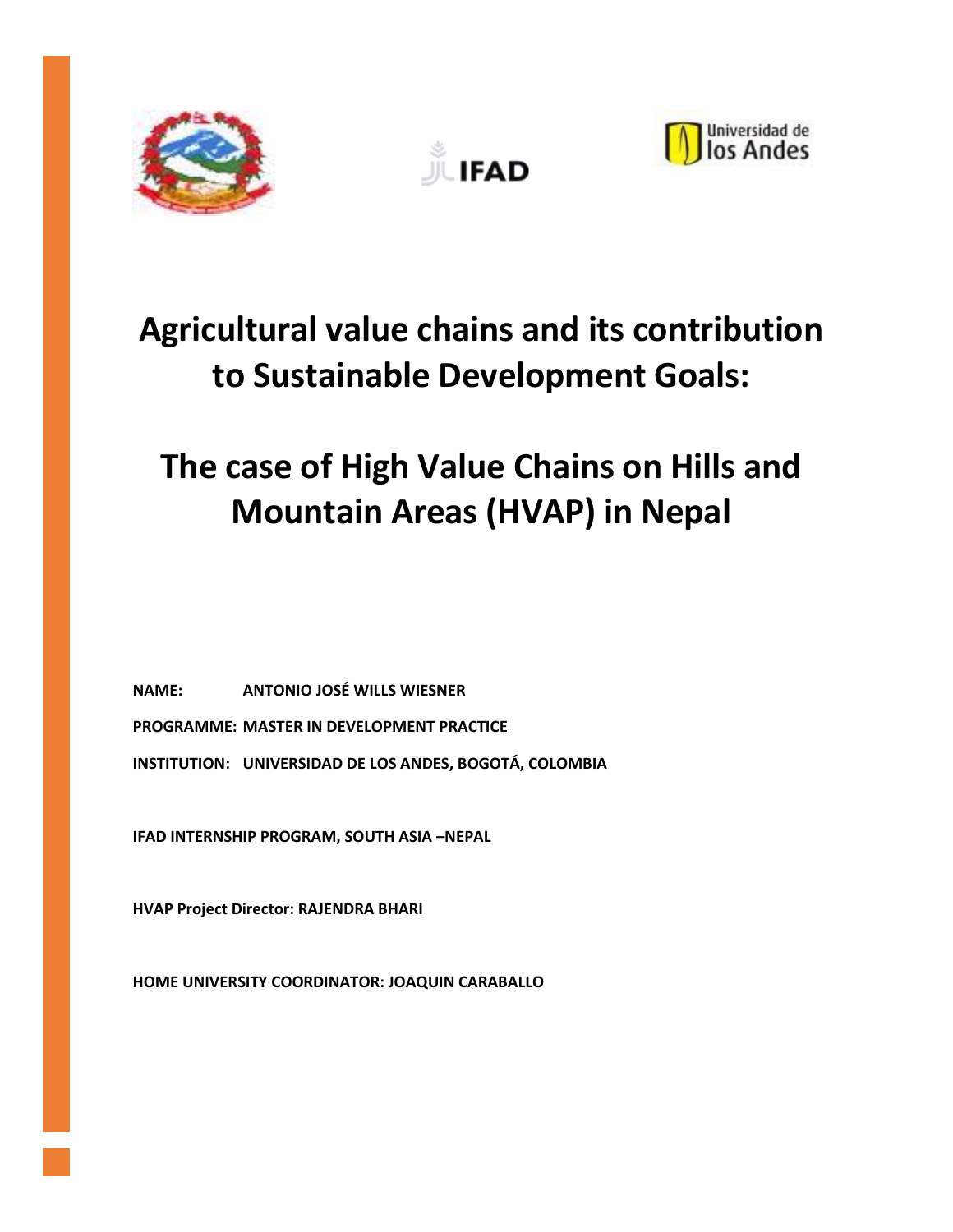#### Content

| Appendix 2 HVAP Complementary Outcome and output indicators results 40 |  |
|------------------------------------------------------------------------|--|
|                                                                        |  |
|                                                                        |  |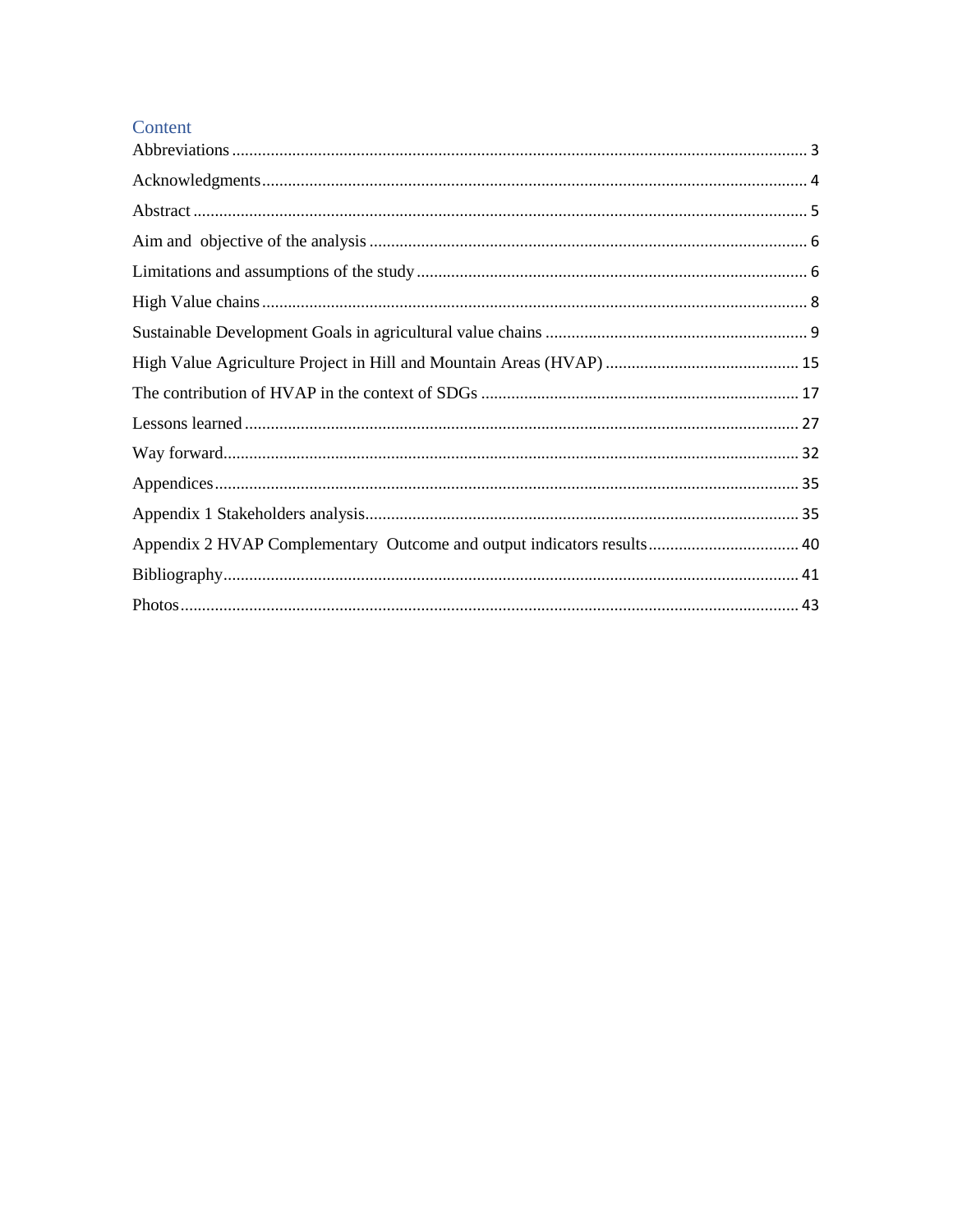#### <span id="page-2-0"></span>**Abbreviations**

| <b>ADS</b>      | <b>Agriculture Development Strategy</b>                              |
|-----------------|----------------------------------------------------------------------|
| <b>AEC</b>      | Agro Enterprise Centre of FNCCI                                      |
| <b>ASDP</b>     | <b>Agriculture Sector Development Programme</b>                      |
| <b>BDSP</b>     | <b>Business Development Service Provider</b>                         |
| <b>DCCI</b>     | District Chamber of Commerce and Industry                            |
| <b>DCED</b>     | Donor Committee for Enterprise Development                           |
| <b>FNCCI</b>    | Federation of Nepalese Chambers of Commerce and Industry             |
| <b>GON</b>      | Government of Nepal                                                  |
| <b>HVAP</b>     | High Value Agriculture Project in Hill and Mountain Areas            |
| <b>IFAD</b>     | <b>International Fund for Agriculture Development</b>                |
| M&E             | Monitoring and evaluation                                            |
| <b>MOALMC</b>   | Ministry of Agriculture, Land Management and<br>Cooperatives         |
| <b>MSP</b>      | Multi-Stakeholder Platform (Process)                                 |
| <b>NGO</b>      | Non-governmental Organization                                        |
| <b>NPR</b>      | <b>Nepalese Rupee</b>                                                |
| <b>OSV</b>      | Off-season vegetables                                                |
| PIF             | Poverty Inclusion Fund – Supplementary Support to Poor<br>households |
| PO <sub>1</sub> | <b>Producer Organisations</b>                                        |
| <b>PPF</b>      | Production and Post-Harvest Fund                                     |
| <b>PSP</b>      | Private Sector Service Provider                                      |
| <b>RIMS</b>     | <b>Results and Impact Management System</b>                          |
| <b>SDG</b>      | Sustainable Development Goal                                         |
| <b>SNV</b>      | Netherlands Development Organization                                 |
|                 |                                                                      |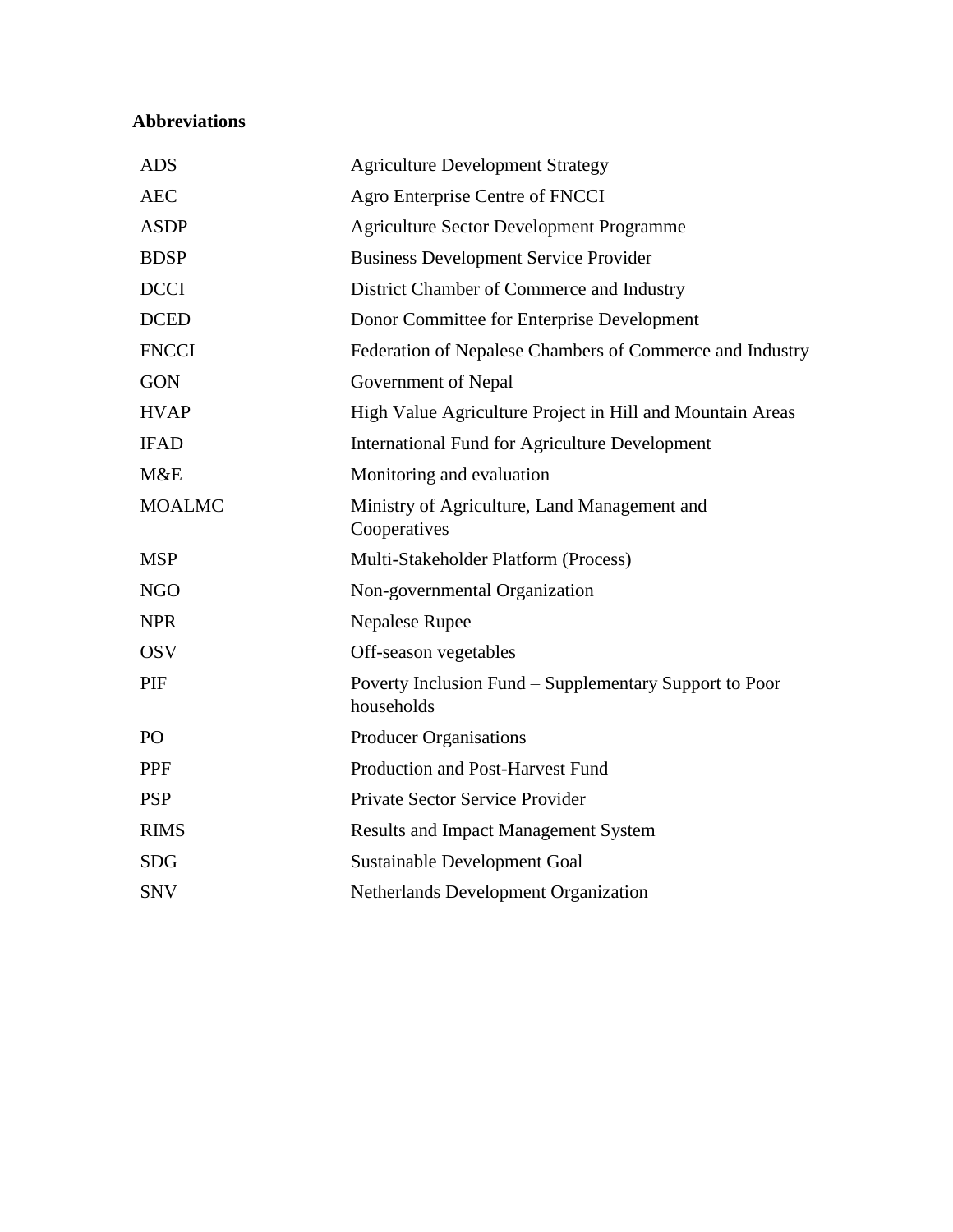#### <span id="page-3-0"></span>Acknowledgments

The completion of this experience could not have been accomplished without the support of all HVAP team, most especially Rajendra Bhari, HVAP project manager, my on-site supervisor Krishna Thapa, monitoring and evaluation supervisor, and my translator Laxmi Baskota.

I would like to thank the IFAD-MDP (International Fund for Agricultural Development – Masters in Development Program) partnership for sponsor and giving me the support and opportunity for carrying out this amazing experience.

I sincerely appreciate Dr. Lucia Rodriguez of the Earth Institute, Columbia University, United States of America and Joaquin Caraballo and Anabel Gonzalez from Universidad de los Andes, Colombia.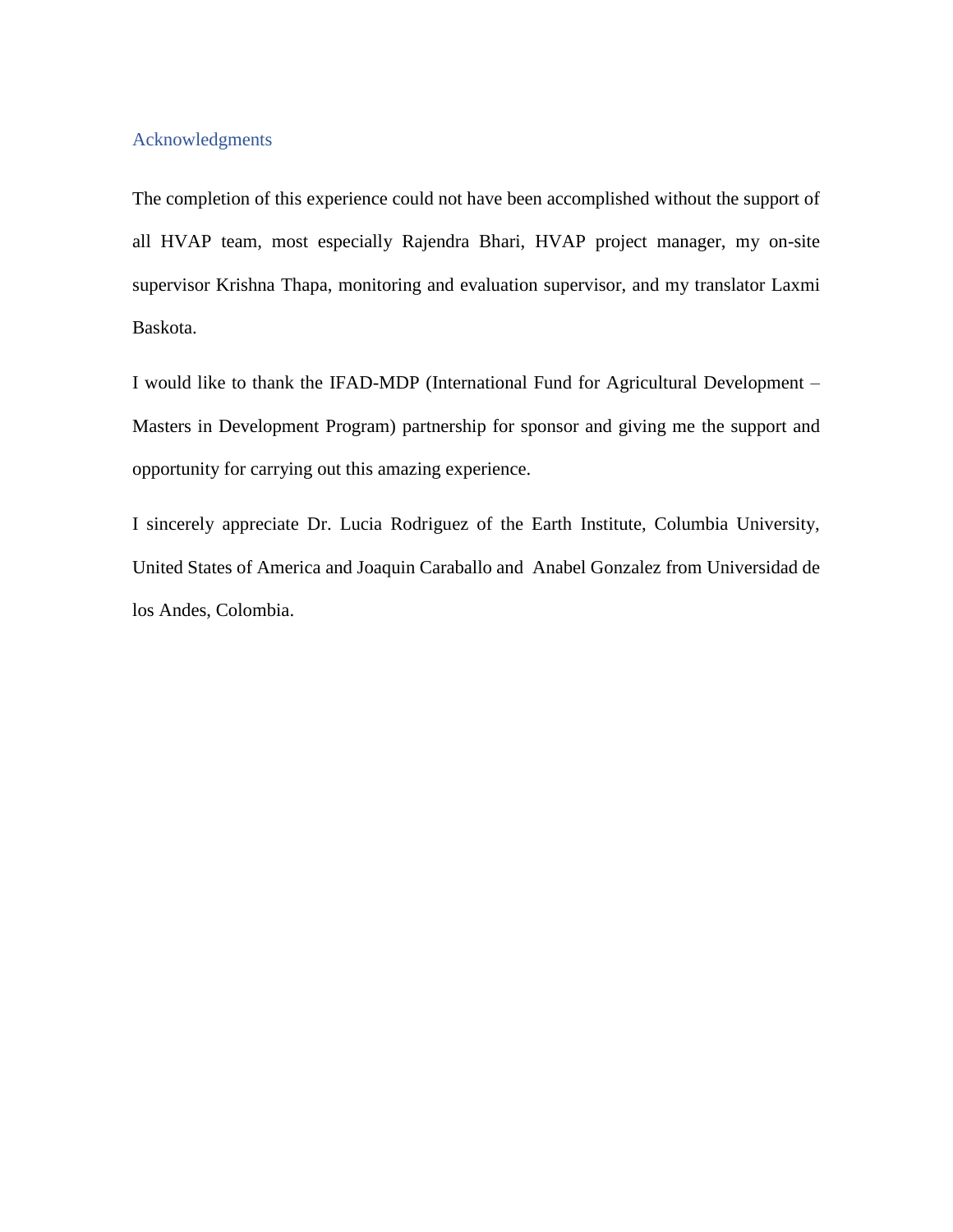#### <span id="page-4-0"></span>Abstract

At this time Nepal is in 144th position on Human Development Index and nearly a quarter of the population is living below poverty line. Low developed economy, chronic poverty, food insecurity, and social exclusion remain major challenges for the country where around 80 percent of the population resides in the rural areas where subsistence agriculture and related activities are the prime sources of livelihood.

In response, the Government of Nepal and international cooperation agencies have committed to implement an Agriculture Development Strategy with the vision to advance in "a self-reliant, sustainable, competitive and inclusive agriculture sector that drives economic growth and contributes to improving livelihoods and food and nutrition security leading to food sovereignty". This in the context of the adoption of a new federal democratic constitution in 2015.

This study analyzed the results of the High Value Agriculture Project (HVAP) that was designed and implemented in the last 8 years with the goal of "reduce of poverty and vulnerability of woman and marginal in hill and mountain areas of the Mid-Western Development Region and integrate, specially, in high value agriculture value chains and markets in order to improved income, employment opportunities and abilities to respond to market demand and opportunities based on marketing agreements with private agribusiness" (HVAP, 2009)

The analysis explored how this kind of interventions make a case for context-specific interventions to achieve the Sustainable Development Goals (SDGs), the 2030 Agenda, that recognizes the importance on agriculture value chains playing a major role in poverty reduction, inclusiveness, food security, and climate change.

Results confirm that beneficiaries perceived significant positive effect in their household live conditions, especially in the increase of incomes, the reduction of food insecurity, improvement of gender and social inclusion, and the establishment of a new environment that reinforce resilience, strengthen farmer groups and habilitate new access to infrastructure and institutional support.

**Keywords: Value chains, Sustainable Development Goals, poverty, food security, gender, social inclusion, resilience**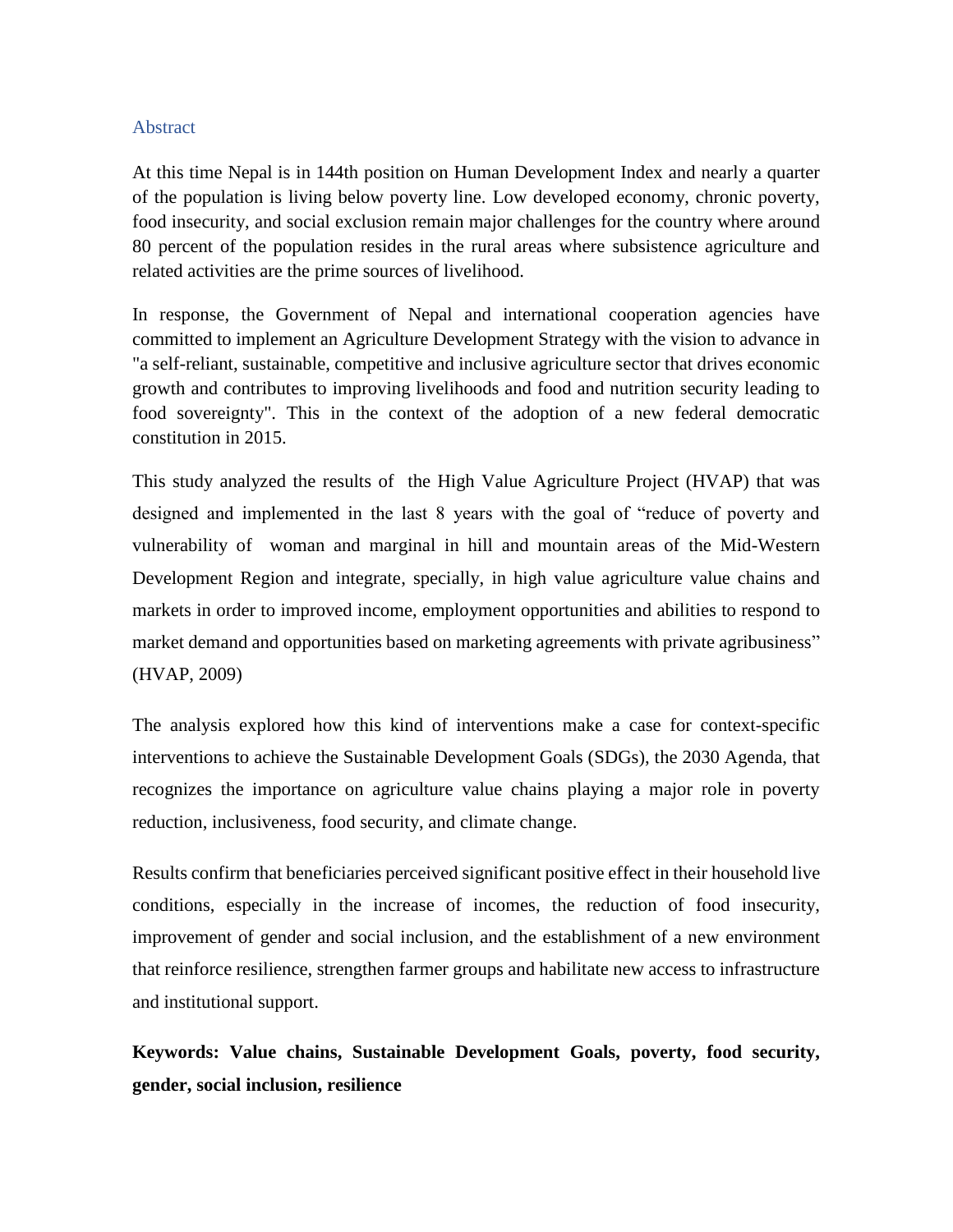#### <span id="page-5-0"></span>Aim and objective of the analysis

The general objective of this study is to analyze and explore the contribution of HVAP to the SDGs, through the lens of evidence, particularly the following objectives:

- Asses the perception of small farmers about their conditions of life and the benefits generated by HVAP.
- Determine key decisions and strategies that allow achieving more sustainable impacts for small farmers, women and marginal groups
- Identify lessons learned and good practices that can contribute to replicate or scale the initiative in alignment with the SDGs

#### <span id="page-5-1"></span>Limitations and assumptions of the study

The major limitations which were perceived and encountered during the practicum period are as follows:

- The study was based on the information provided by the beneficiaries, thus the reliability of data, to a great, extent correspond to their perception.
- Due to time and budget limitations, and in order to no duplicate HVAP program evaluations in place, all direct and indirect impacts and outcomes of the HVAP could not be studied.
- The questionnaires application were concentrated in farmers link that live in districts and villages that are possible to visit during the rainy /monsoon season. It was not possible to cover all districts that covered by the project.
- In respect with the SDGs the analysis was focused on the most relevant goals in the context of agriculture and the promotion of value chains in the context of Nepal: SDG 1: No poverty; SDG 2 Zero Hunger; SDG 5 Gender equality, SDG 8 and SDG 13: Climate Action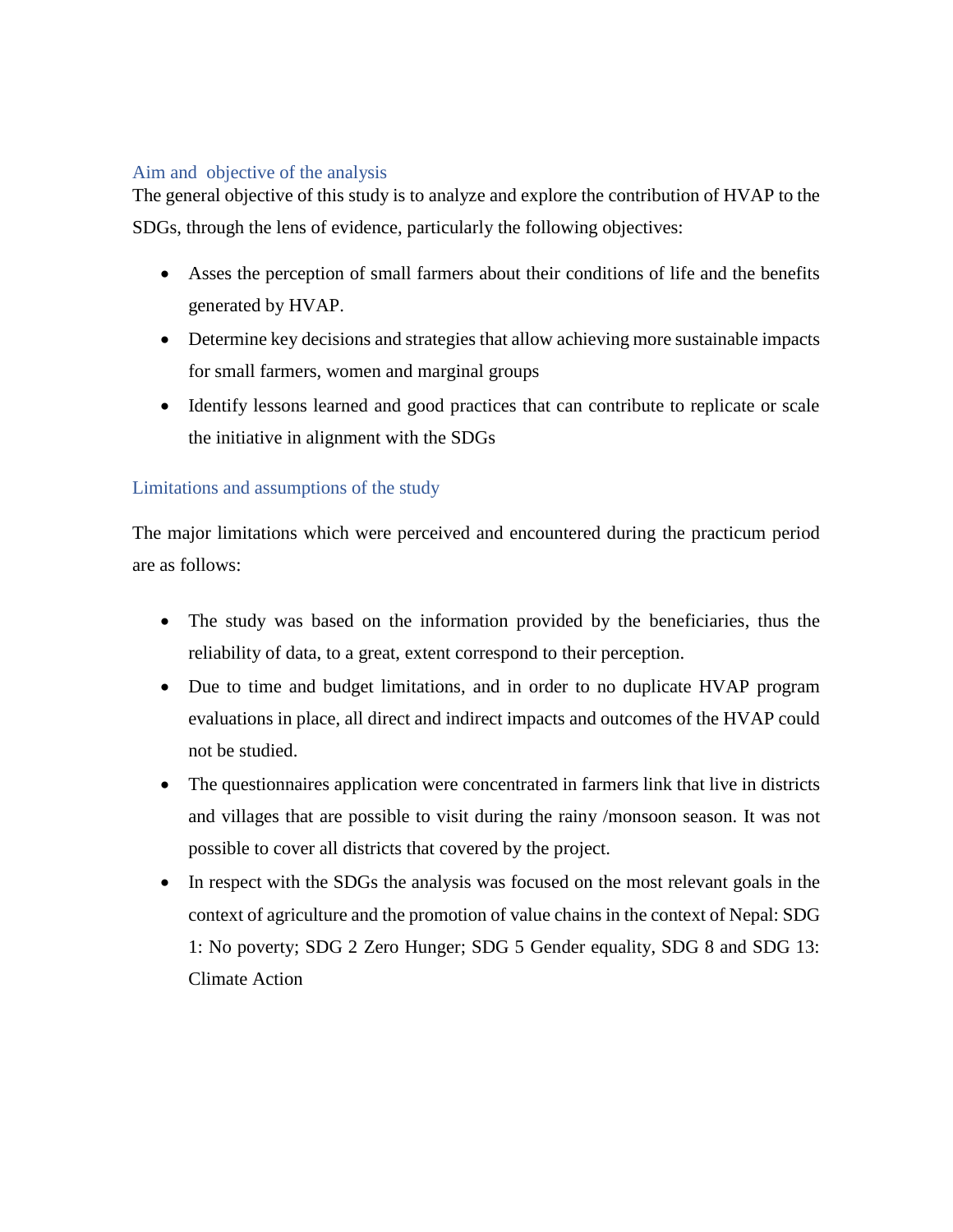#### Context and Importance of the Problem

Nepal is predominantly a rural economy with over 80 percent of the population living in rural areas. In general, the Mid- and Far-Western Regions are far behind the other regions in terms of development indicators. The main poverty causes are the low access to basic public services (education, road, health, water supply, sanitation), the majority of agricultural production is for subsistence, households experience hunger seasons and limitations to high nutritive food.

Recent data from the World Bank (2015) reveal that 24 percent of the population lives in poverty and about 77% of the population earns less than \$2 a day. The average per capita agricultural landholding is less than 0.8 ha, enabling farmers to produce only about 6‐months food consumption from their farms in low-production environments.

The poor are also concentrated in specific ethnic, caste and minority groups, particularly those of the lowest caste (Dalits) and indigenous peoples (Janajatis). And women also lag behind men in most aspects like less access to education, land property, assets, and incomes. Another issue is the feminization of agricultural labor conducted by high rates of men migration to other countries in order to find incomes and employment opportunities.

Nepal is also a landlocked country with a relatively closed economy despite their boundaries are with two of the fastest growing economies and more populated countries in the world, India in the east, west and south and China in the North. These lack of openness limit the degree to which actors in value chains benefit from exports and access to inputs and technologies that increase the productivity and quality of commodities.

In general, rural economy lacks of dynamism, there are very weak links between urban and rural markets and there is a deficiency of coordination and cooperation across the main actors of the value chains. Additionally, the post-harvest losses are very high and the aggregation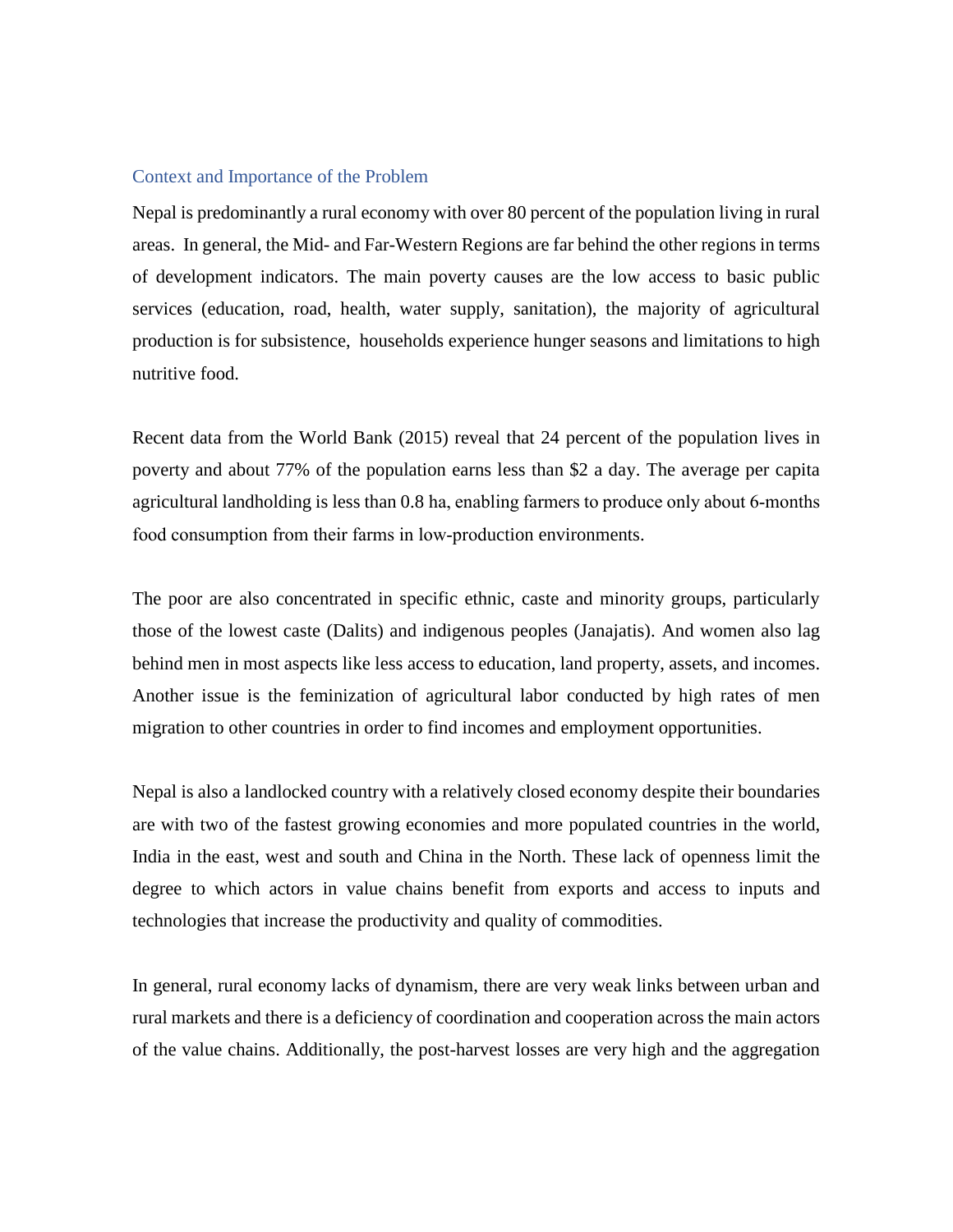of value and differentiation of the products is insignificant, and not take advantage of its potential in natural resources, especially its fertile lands, water availability and forest cover.

#### <span id="page-7-0"></span>High Value chains

Over the past decades, there has been an increment of projects designed to adopted value chains strategies that are capable to tackle poverty, increased incomes, productivity, guarantee food security, involve marginal groups and reduce environmental impacts.

The value chain approach originally was established as a business tool to obtain more efficient and competitive results along the enterprise influence, but international development agencies and non-government organizations instrumentalized this approach in order to achieve development objectives.

Accordingly, to Kaplinsky (2000) A value chain "represents the full range of activities and services required to bring a product or service through the different phases of production and delivery, to the final consumer". The term value chain also refers to the importance that value is added to products across one link to the next one in the chain through the combination of knowledge and resources (ILO 2006). From the organizational and institutional view, a value chain can be analyzed as the formal and informal arrangements that allow coordination and collaboration links across actors and at different points along the chain (Kaplinsky 2004).

Normally, the value chain interventions also incorporate an inclusive or pro-poor approach for its ability to "link farms and firms in remote regions to growing and emerging market opportunities (Riisgaard et al. 2010). These approach is based on the logic that "market liberalization and economic development represent necessary but not sufficient conditions for poverty reduction and that poor people need support so that they can participate in this value chain and derive a benefit from it in a way that creates growing prosperity in their (poor) communities and promotes equitable economic growth."

Figure # 1 present the most common interventions of value chains in the context of rural and agriculture development and implemented primary by governments, NGO and cooperation agencies.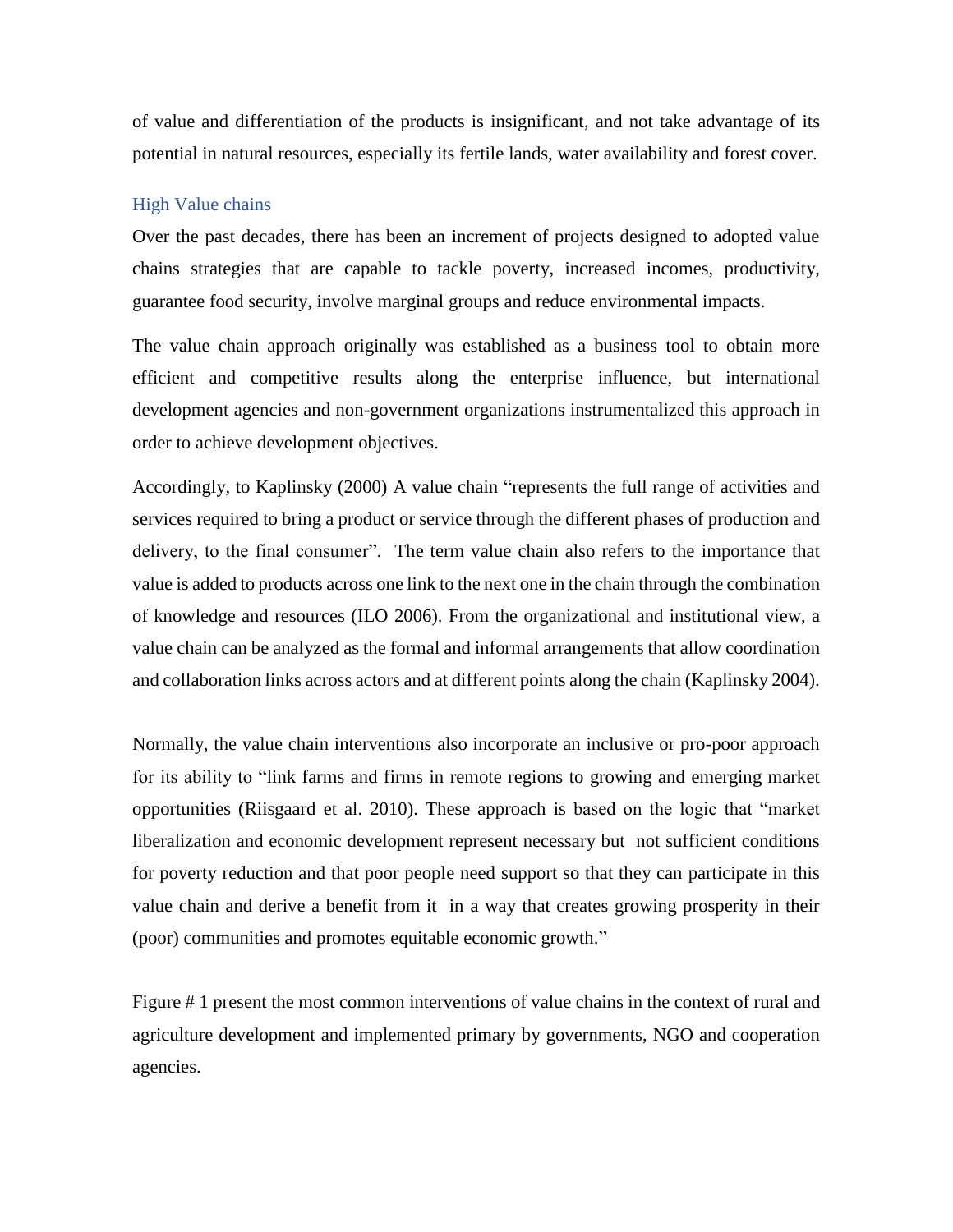



<span id="page-8-0"></span>Sustainable Development Goals in agricultural value chains

In 2015 the United Nations adopted the Sustainable Development Goals (SDGs), that include 17 objectives and 169 targets that respond to a new agenda for social, environmental and economic development.



The SDGs establish a new global framework for more inclusive and sustainable development and their achievement will shape government and civil society policy and action at the global and national levels in the decades to come.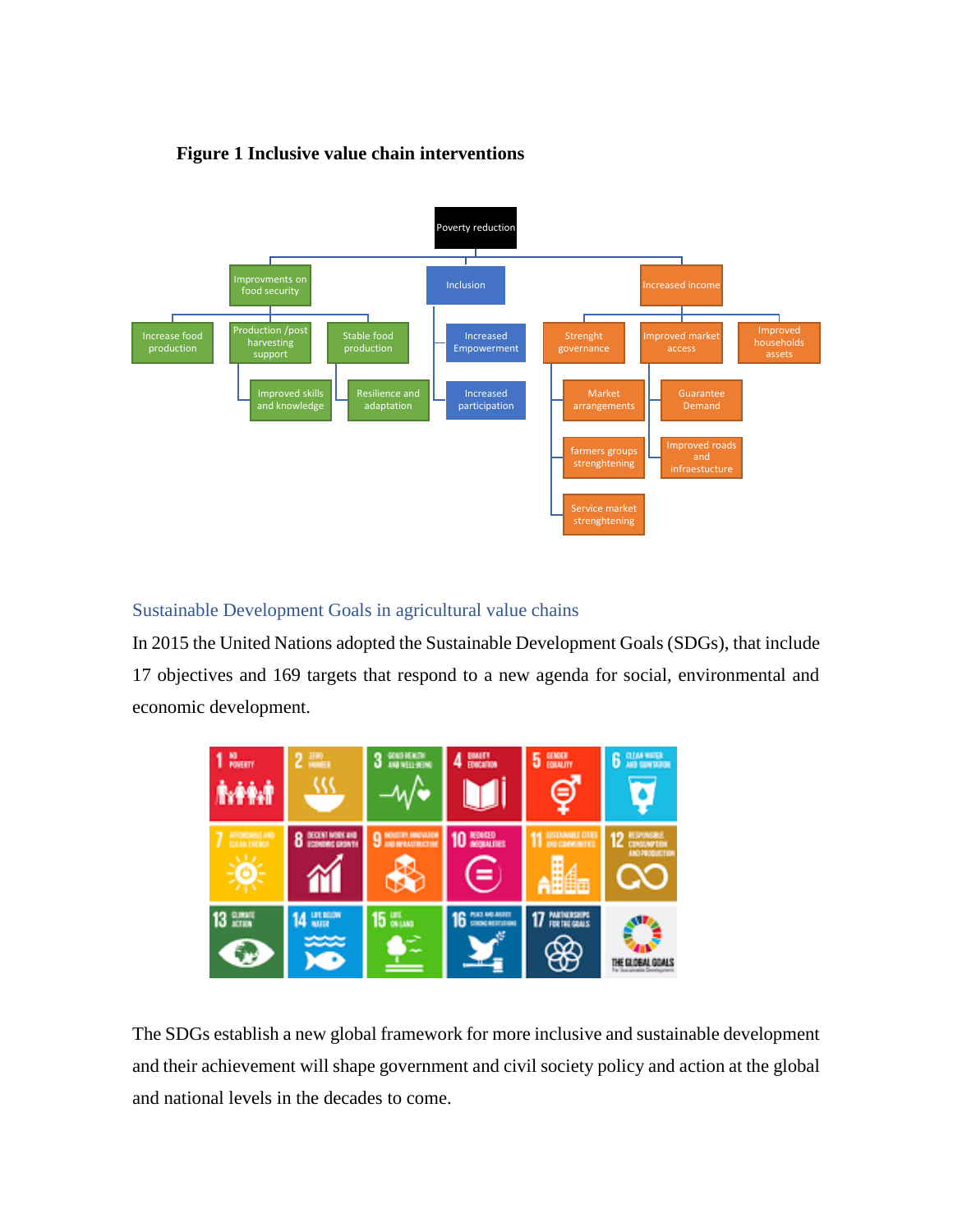#### **The SDGs**:

- Are comprehensive in scope encompassing poverty eradication, food security, health, education, gender equality, access to water, sanitation and energy, economic growth, climate change and numerous aspects of environmental sustainability.
- Acknowledge the inter-connections between the social, environmental and economic dimensions of sustainable development. require striking a balance between socioeconomic progress, sustaining the planet's resources and ecosystems, and combatting climate change
- Recognize that development challenges are inter-linked and cannot be tackled effectively in siloes
- Require unprecedented cooperation and collaboration between governments, nongovernmental organizations, development partners, the private sector and communities
- All sectors are expected to incorporate the SDGs into their policies and operations and be accountable for their delivery.
- Increased awareness of the impact of agriculture on development, food security, climate change and wellbeing of the society
- Looks for solutions that can double agricultural productivity and incomes of small farmers at the same time that incorporate environmentally friendly practices

In this context, agriculture value chains are considered strategic because can purse multi goals approaches that simultaneously contribute to achieving different goals.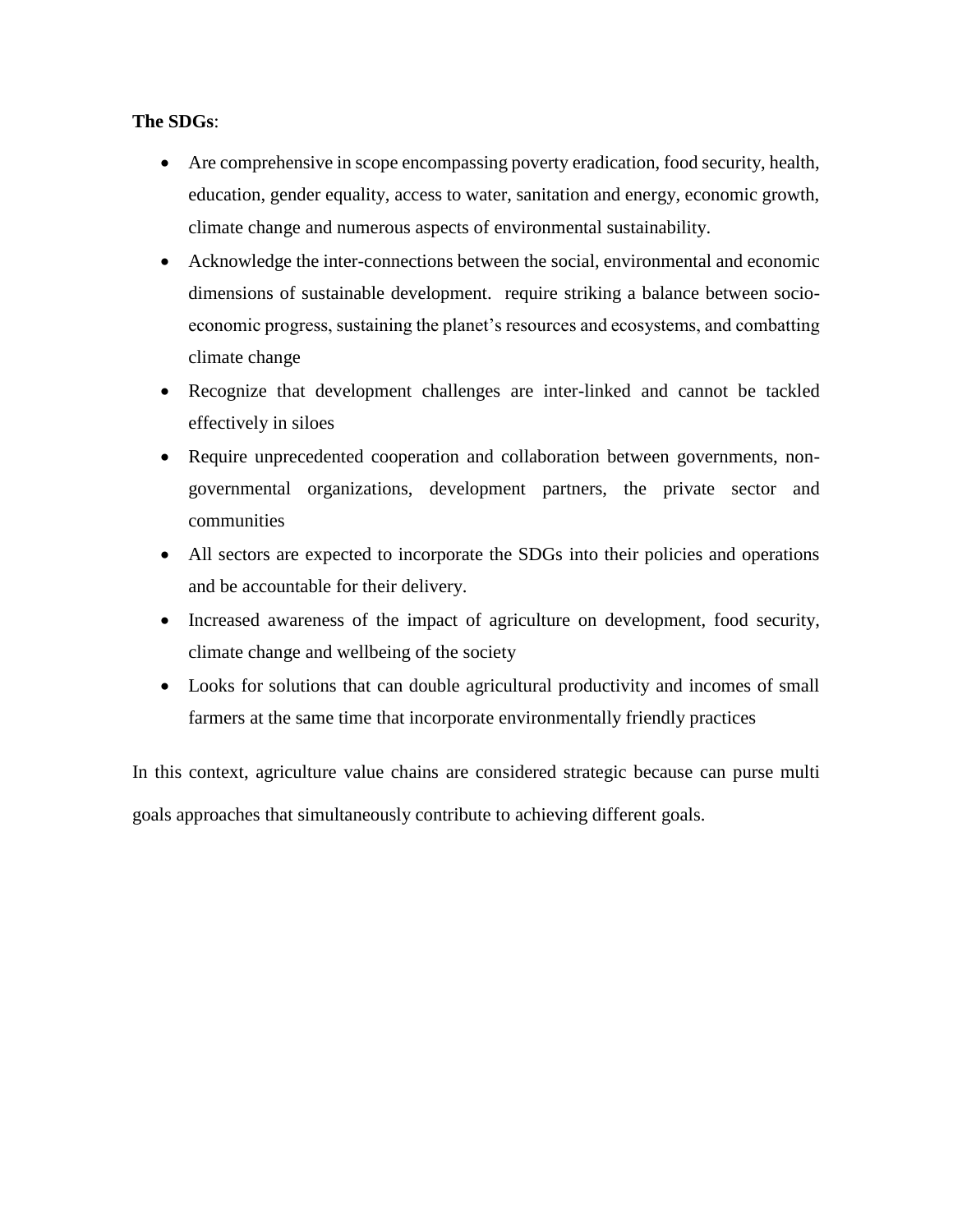After analyzing the 17 goals in the context of the agriculture value chain, the following are identified as the most relevant, interconnected, and can create positive externalities that contribute to achieving the SDGs.  $<sup>1</sup>$ </sup>

# NO<br>POWERTY

**Ensuring that money is allocated to carry out policies that will give everyone equal access to social and economic opportunities**

High value chains can contribute to decreasing poverty primarily by increasing productivity, adding value to products, increasing income, employment opportunities, reducing transaction cost and mobilizing the economy and social capital of rural territories. (Bandara, 2014).

The most common intervention also focuses its attention on the empowerment of people, development of skills, and dynamization of the economy under the dynamization of markets.



 $\overline{a}$ 

**Ensuring safe, nutritious and sufficient food year-round Increasing agricultural production and income of small farmers and protect the variety of species of seeds, crops and farm animals**

High value chains can contribute to food security in the dimensions of access, availability and quality of food primarily by the increase of production volumes, farm diversification, generating higher incomes, reducing postharvest losses, and upgrading technologies to use more efficiently natural resources and agriculture inputs.

<sup>&</sup>lt;sup>1</sup> SDG 1 No poverty, SDG 2 End hunger, SDG 5 Gender equality, SDG 8 Decent work and economic growth, SDG 10 Reduce inequalities, SDG 13 Climate action, SDG 12 Responsible consumption and production, and SDG 17 Partnerships for the goals.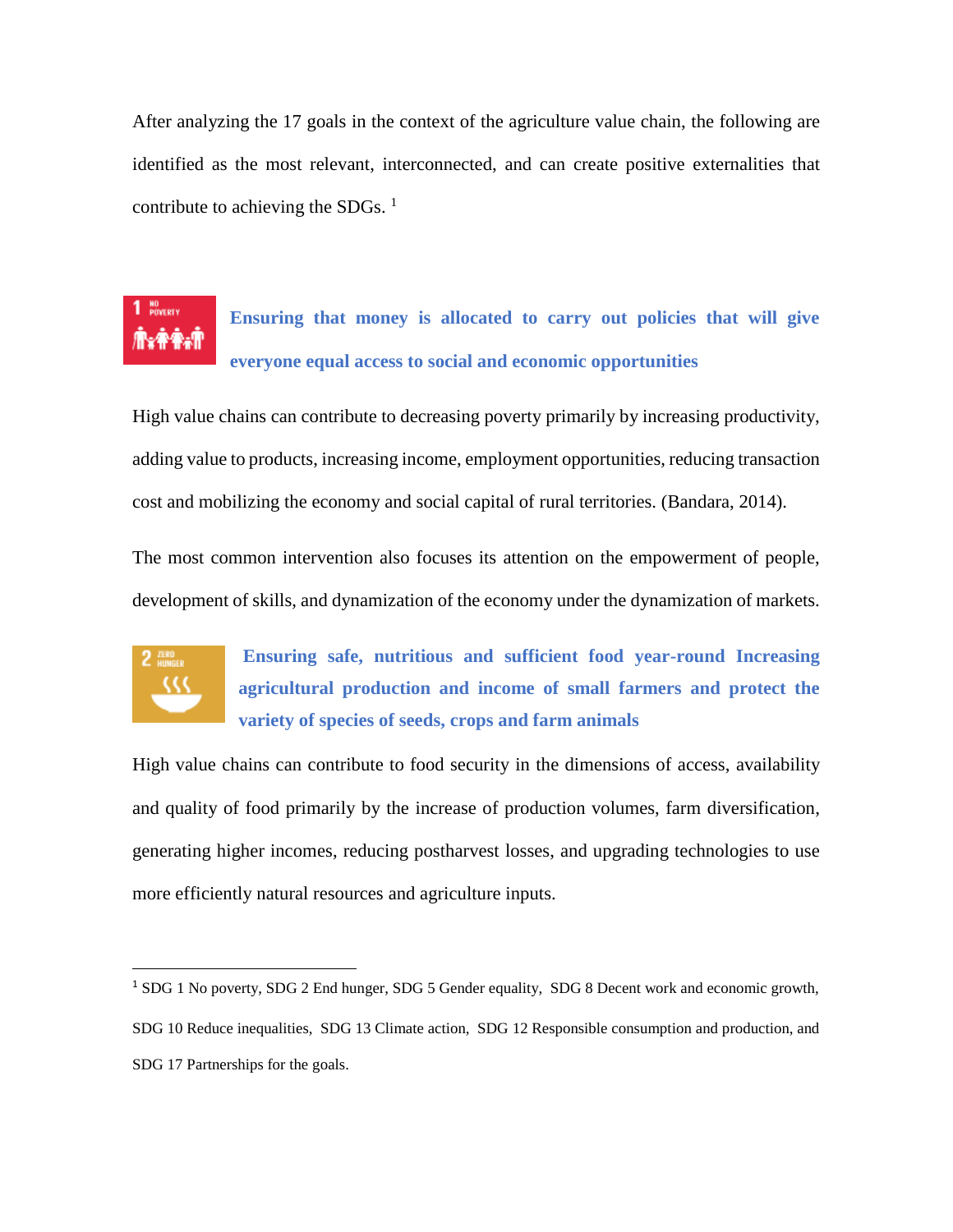In the case of organic agriculture, the reduction of chemical pesticides, herbicides and fertilizers reduce health risks and impacts on the environment that can affect the food security in the long term.



**Ending all forms of discrimination and violence against women and girls everywhere and encourage women and girls to have equal opportunities**

Women and minority groups make significant contributions to agriculture farming, processing, and marketing, and play a key role in food security for his households. However, they face several barriers and inequality in access to land, assets, education, decision making, participation in local organizations and ownership of incomes, and feminization of agriculture.

Value chains interventions usually looks to close gaps between men, women and social groups, creating income and employment opportunities, expanding women farmers groups and guaranteeing participation in household and agriculture decisions.



**Promote sustained, inclusive, and sustainable economic growth, full and productive employment, and decent work for all**

"Lack of decent safe, viable farming livelihood for smallholder farmers is resulting in thousands of them (especially the next generation) abandoning the countryside to go to urban areas, threatening the availability of future food/crop supplies" (Business fight poverty, 2017)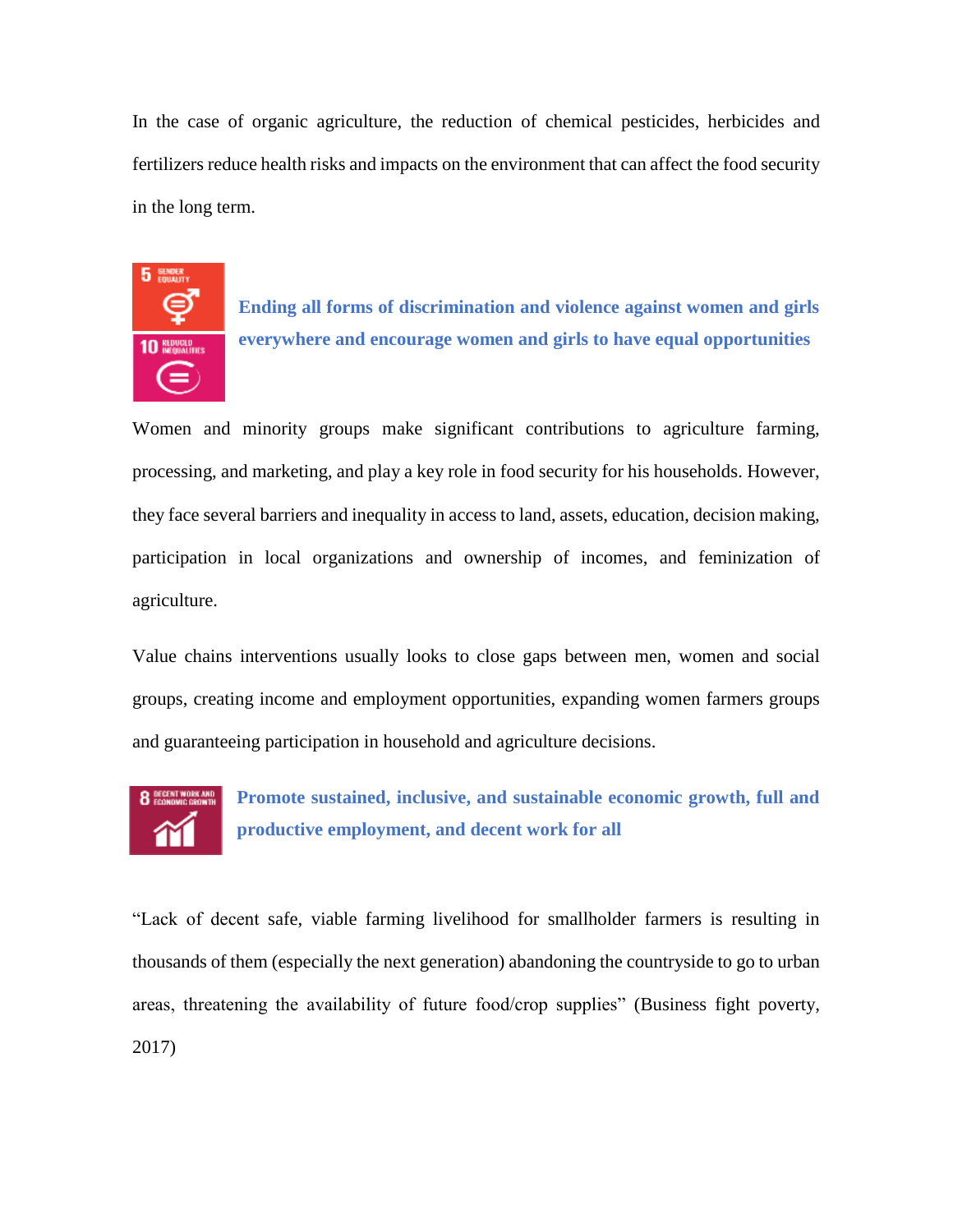The support to farmers in the transition from subsistence to commercial agriculture required the creation of decent job conditions, new economic opportunities and the establishment of support business (extension and financial services) capable to attract and maintain young farmers.

The possibility to instituted fair negotiation conditions across the actors in the value chains is also a tipping point to assure sustainable results in the long term.



#### **Climate Action**

Most projections indicate that climate change and climate variability will increase the risks in agricultural production systems affecting those people reliant on agriculture for their livelihoods Furthermore, is expected that climate change will reduce productivity, shift the production seasons, change pests and diseases patterns and alter the quality of crops affecting the prices, production, costs and incomes (MOAD 2011).

In this context, value chains have the opportunity to develop resilience capacities and create incentives for the sustainable management of natural resources, valuation of ecosystem services, protect biodiversity and access to differentiated markets.



#### **Ensure sustainable production and consumption patterns**

SDGs goals emphasis the externalities of agricultural production an consumption such the greenhouse emissions, soil degradation and the alteration of ecosystems and water resources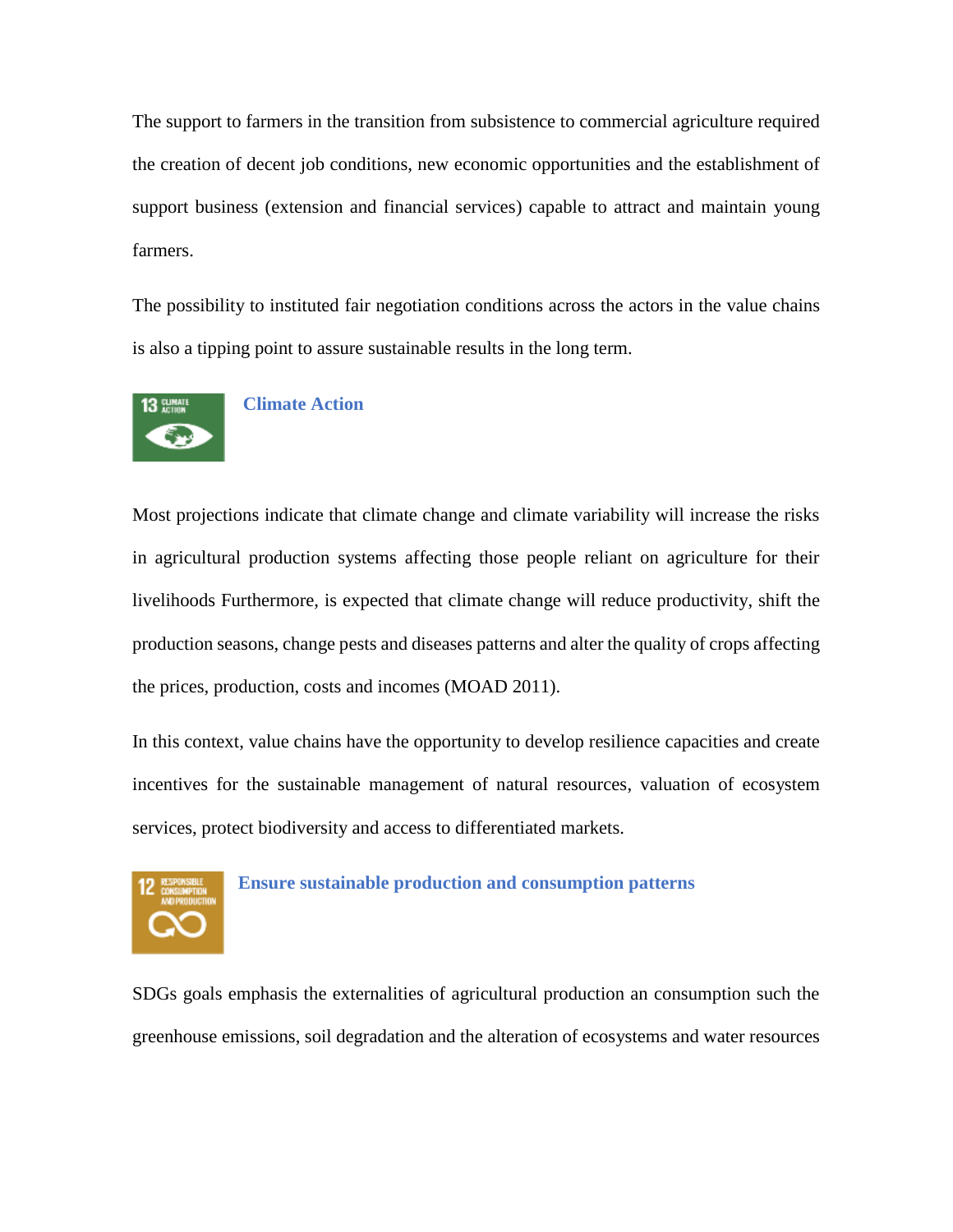with the intensive use of agrochemicals. Other concerns focused its attention on health issues and post-harvesting losses.

Sustainable production and consumption, therefore, become an integral part of strategies to achieve food security, poverty reduction, and climate change action that need to be addressed in value chains.

Strengthening sustainable food production with strategies like geographical indications, organic, agroecological, fair trade certifications, and traceability systems represent good opportunities to boost the value generation in value chains and improve access to remunerative markets.



#### **Partnerships for the goals**

Participate in partnerships with actors working on the same crop, issue or geographical area, who can share experience, technology, resources Enable participation of smallholder representatives in supply chain development activities and use their insights/feedback to inform decision-making.

An incentive to attract public-private partnership and collaborate with civil society organizations to enable such linkages is also needed in these production systems. Productivity and income growth through increased market participation by smallholder farmers is central in achieving the poverty (goals 1 and 8), nutritional (goals 2 and 3) and social goal of reducing inequality within and among countries (goal 10 institutional arrangements such as cooperatives were set up to remedy problems small farms face in accessing inputs, credit, agricultural R&D and output markets (Abraham, Pingali, 2018)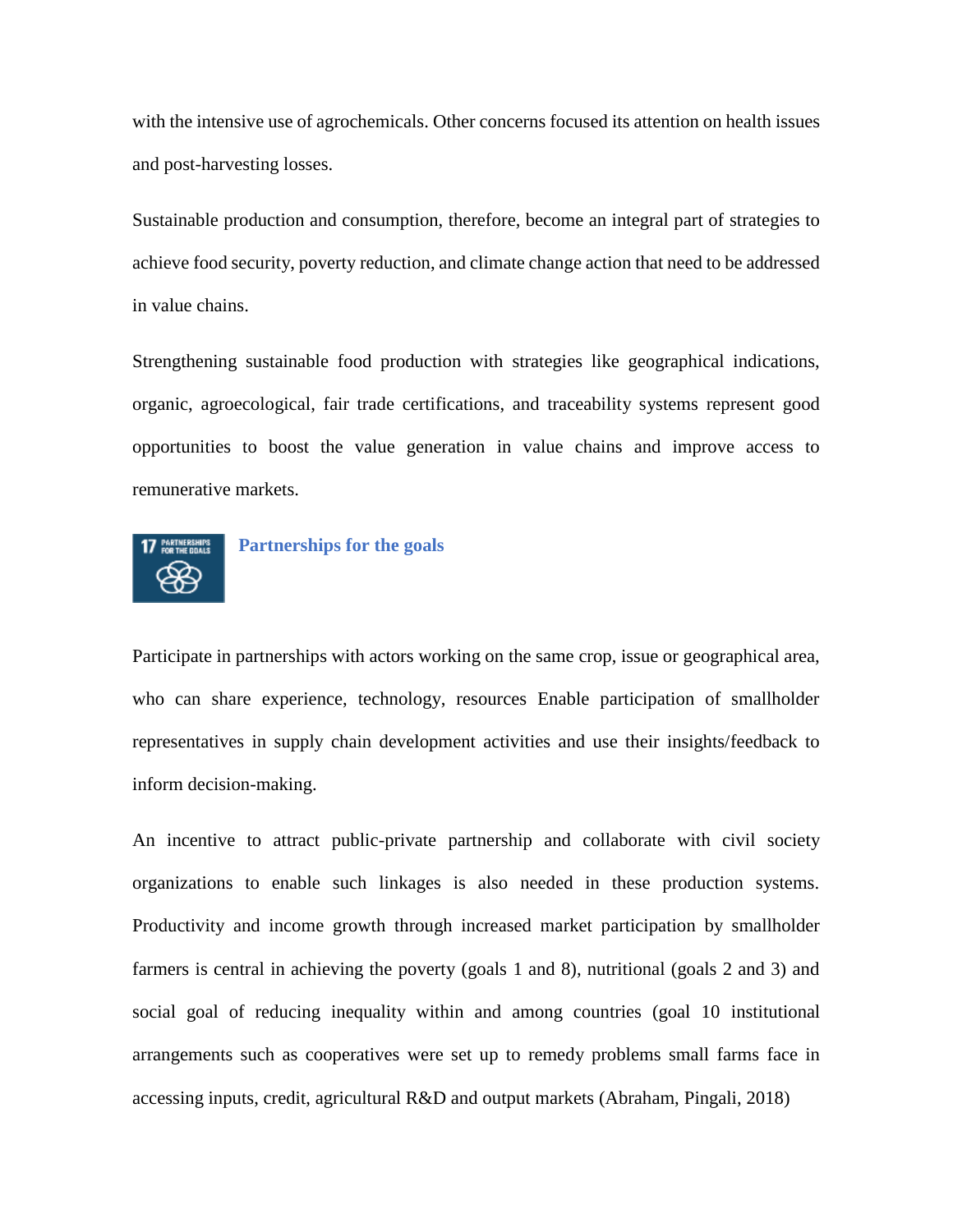#### <span id="page-14-0"></span>High Value Agriculture Project in Hill and Mountain Areas (HVAP)

HVAP was a new generation agriculture commercialization project of Government of Nepal (GON), financed through IFAD during the last eight years and with the participation of Agro-Enterprise Centre (AEC), the Nepalese Chambers of Commerce and Industry (FNCCI) and the Netherlands Development Organization (SNV) among other relevant stakeholders. ( See appendix  $# 1$ )

The project was implemented in Province 6 covering seven districts: Surkhet, Salyan, Jajarkot, Dailekh, Achham, Kalikot and Jumla in Mid and Far Western Region of the country especially in villages covered by three north-south road corridors: Chhinchu-Jajarkot, Surkhet-Dailekh and Surkhet-Jumla roads and identified and intervened 6 value chains after an exhaustive process of identification, analysis and selection: (i) Apple; (ii) Ginger; (iii) Goats; (iv) Offseason vegetables (OSV); (v) Turmeric; (vi) Timur; and (vii) Vegetable Seed.

**Figure 1 Map of HVAP districts**



Source; HVAP hvap.gov.np/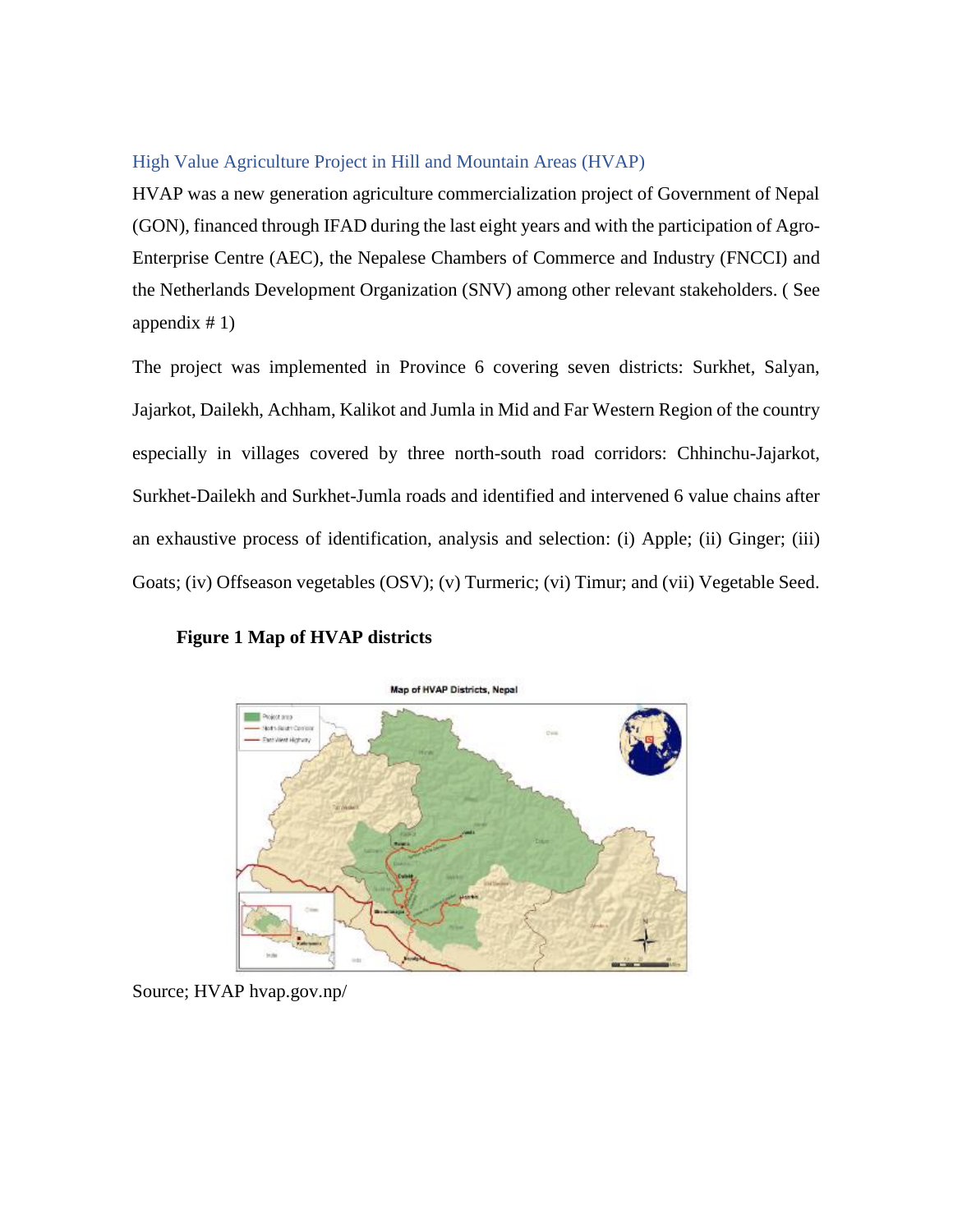The key beneficiaries of the project were the primary actors across the value chains: small farmers, farmer groups or cooperatives, input suppliers and agribusiness with focus in the involvement of poor and marginal groups (women, Dalits, Janajatis).

The overall goal of the project was the reduction of poverty and vulnerability of women and men by the improvement of income and employment opportunities to poor smallholder farmers, landless and agribusiness through development and upgrading of pro-poor value chains including support services and enabling environment development that promotes value chain growth and upscaling.

The objectives of the project were:

- Improved commercial relations and partnerships between agricultural/NTFP/MAP market operators and producers resulting in a profitable, efficient and market-orientated production of high value commodities by 13,500 beneficiary households.
- Increased participation of poor marginal producers in high value commodity value chains with improved access to agricultural/NTFP markets.
- **•** Poor smallholder farmers and other rural producers benefit from sustainable increases in volume and value of production because of improved production/collection, value addition and sales of high value niche market products.
- Enhanced enabling environment and strengthened local capacity to support marketdriven value chain.

Is important to note that the project was designed in the context of the Millennium Development Goals and also incorporated RIMS IFAD impact indicators related with food security, household ownership assets, literacy, Agricultural/livestock production groups formed/ strengthened, productive infrastructure constructed/rehabilitated, land under improved management practice and training in income generation activities.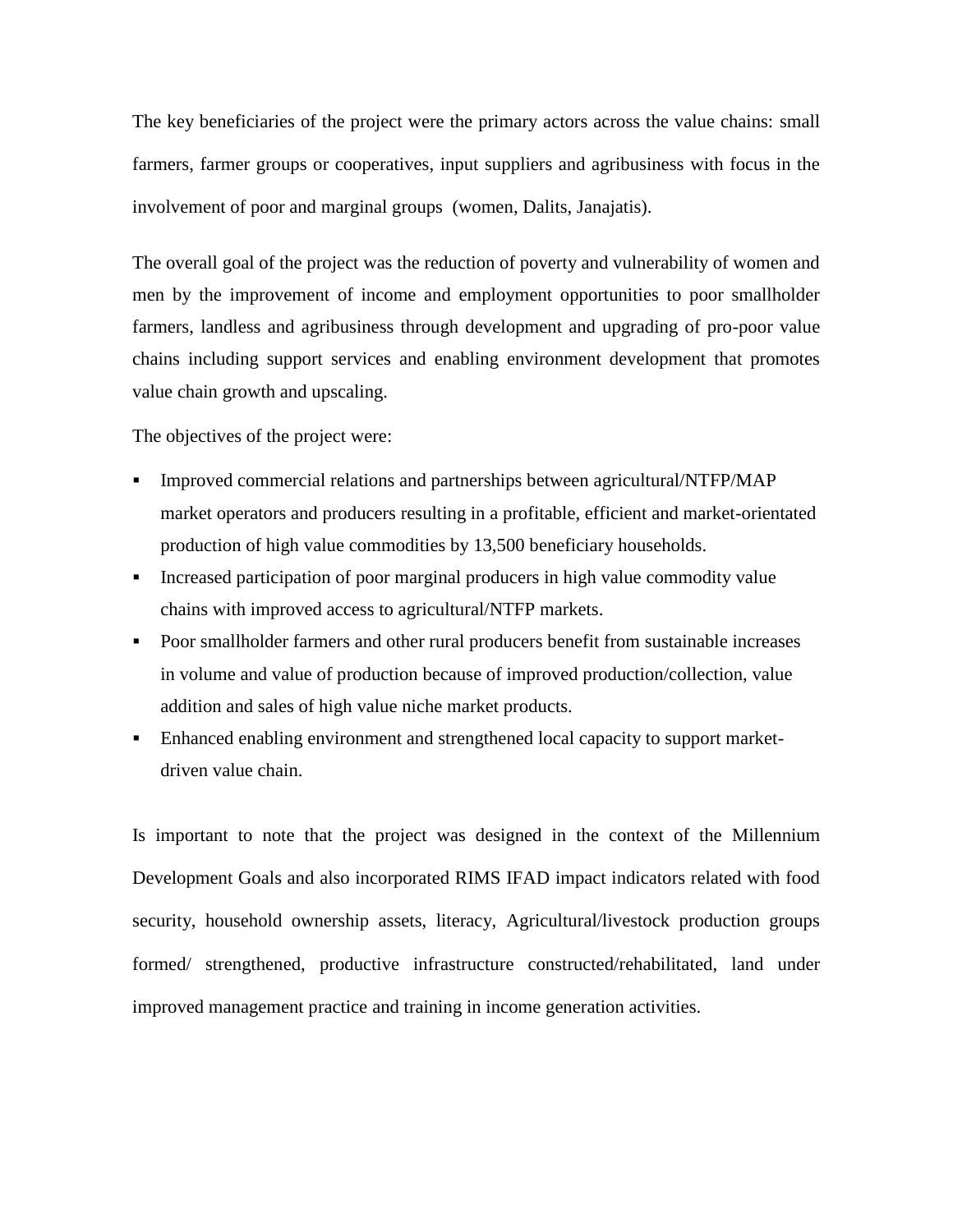#### <span id="page-16-0"></span>The contribution of HVAP in the context of SDGs

In this chapter is presented the methodology and results of the study. which explore the perceptions of beneficiaries about HVAP performance in its final phase of implementation. It also presents the most relevant outcome and output indicators of the project associated with the Sustainable Development Goals and reported on June of 2018 by the Project Management Unit.

#### **Methodology**

Respondents level of perception was measured by using a combination of variables on a fivepoint Likert scale. The first section of the questionnaire had 15 questions about the status of household assets, economic status, food security, inclusion, natural resources, and characteristics of social organizations and value chains dynamics. The second section includes questions about HVAP performance in the same variables.

The objective of these questions was too identified the perception of beneficiaries regards their household living conditions and the contribution of the project respects the SDGs.

The data were collected with the support of the translator who guides the interview and questionnaires application in their local language.

| <b>Variable</b> | <b>Number</b> | Percentage |  |
|-----------------|---------------|------------|--|
| <b>Actor</b>    |               |            |  |
| Farmers         | 64            | 86%        |  |
| Group producers | 7             | 10%        |  |
| Input suppliers | 3             | 4,6%       |  |

Table 1 resume of data obtained during the months of July and August of 2018.

#### **Distribution of farmers by gender and castes**

| <b>Variable</b> | <b>Number</b> | Percentage |  |
|-----------------|---------------|------------|--|
| Gender          |               |            |  |
| Males           | 20            | 31,25%     |  |
| Females         | 44            | 68,75%     |  |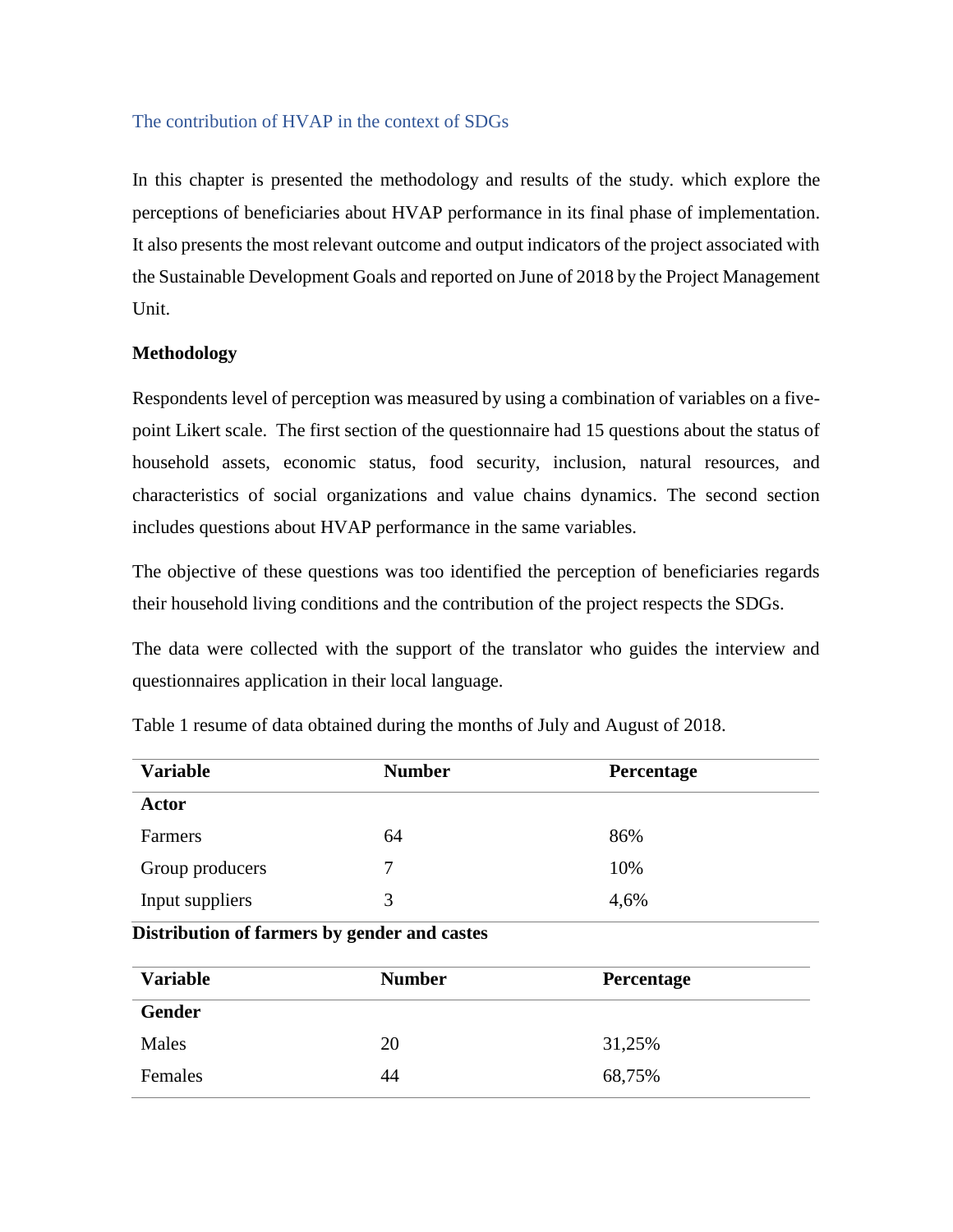| <b>Total</b>         | 64 | 100%   |
|----------------------|----|--------|
|                      |    |        |
| Caste                |    |        |
| Dalits               | 21 | 32,8%  |
| Janjati              | 8  | 12,5%  |
| Other castes /groups | 35 | 54,68% |
| <b>Total</b>         | 64 | 100%   |

## **Table 2 Distribution of farmers by district and value chains**

| <b>District</b> | # farmers | Percentage | # Farmers /    | $\frac{0}{0}$ |
|-----------------|-----------|------------|----------------|---------------|
|                 |           |            | value chain    |               |
| Surkhet         | 46        | 71,8%      | Ginger: 9      | 14,06%        |
|                 |           |            | Turmeric: 15   | 23,4%         |
|                 |           |            | <b>OSV: 14</b> | 21,8%         |
|                 |           |            | Vegetable      |               |
|                 |           |            | Seeds: 9       | 14,06%        |
| Dailekh         | 11        | 17,1%      | Goat: 11       | 17,1%         |
| Salyan          | 6         | 9,3%       | Timur: 6       | 9,3%          |
| <b>Total</b>    | 64        | 100%       | 64             | 100%          |

| Question                   |    | Improved |   | Been stable   |   | Worsened |  |  |
|----------------------------|----|----------|---|---------------|---|----------|--|--|
|                            | n  | $\%$     | n | $\frac{0}{0}$ | n | $\%$     |  |  |
| Over the last 6-8 years,   | 64 | 100      |   |               |   |          |  |  |
| have the living conditions |    |          |   |               |   |          |  |  |
| of the household:          |    |          |   |               |   |          |  |  |

| Question                  | Higher |               |   | Same | Lower |      |  |
|---------------------------|--------|---------------|---|------|-------|------|--|
|                           |        | $\frac{0}{0}$ | n | $\%$ |       | $\%$ |  |
| Do you expect next year's | 62     | 96,8          |   | 3. l |       |      |  |
| income will be            |        |               |   |      |       |      |  |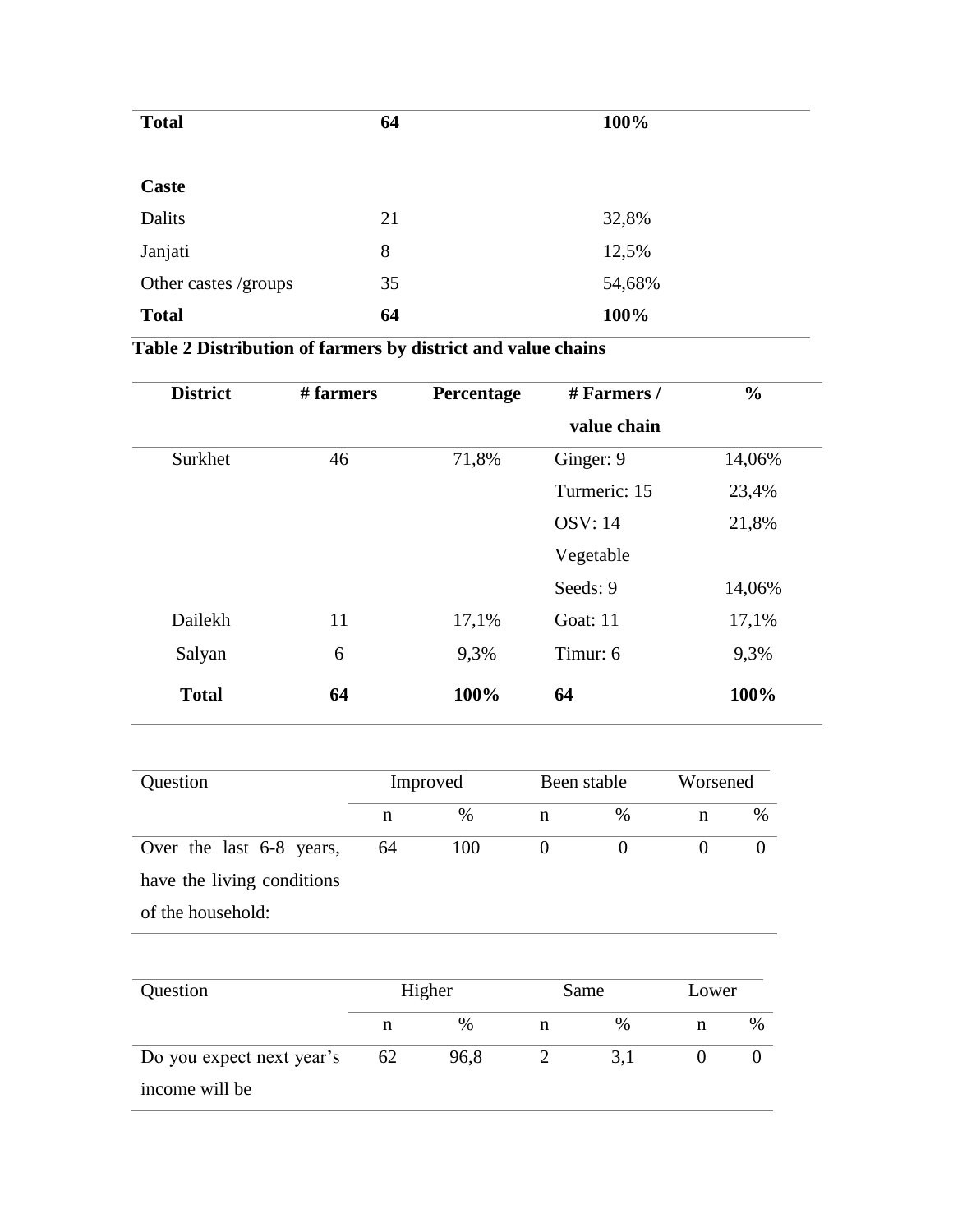Factors **Never (1) % Seldom (2) % Rarely (3) % Usually (4) % Always (5) %** Employment 51 80% 10 16% 2 3% 1 2% 0 0% Roads and infrastructure 3 5% 14 22% 31 48% 16 25% 0 0% Sufficient Incomes 0 0% 2 3% 21 33% 39 61% 2 3% Agriculture inputs 24 38% 1 2% 14 22% 23 36% 2 3% Basic services 0 0% 12 19% 33 52% 19 30% 0 0% Financial services 1 2% 2 3% 6 9% 43 67% 12 19% Food availability 0 0% 1 2% 20 31% 39 61% 4 6% Food quality 1 2% 10 16% 46 72% 7 11% 0 0% Natural resources 1 2% 4 6% 15 23% 38 59% 6 9% Adequate skills or knowledge 44 69% 11 17% 5 8% 2 3% 2 3% Women and minority participation in decisionmaking positions 1 2% 0 0% 2 3% 14 22% 47 73% Support from NGOs or other key stakeholders for development and poverty reduction 0 0% 4 6% 27 42% 27 42% 6 9%

**Table 3 Perception of beneficiaries about the households living conditions. On a scale of 1-5. To what extent your household members can access the following factors or services:**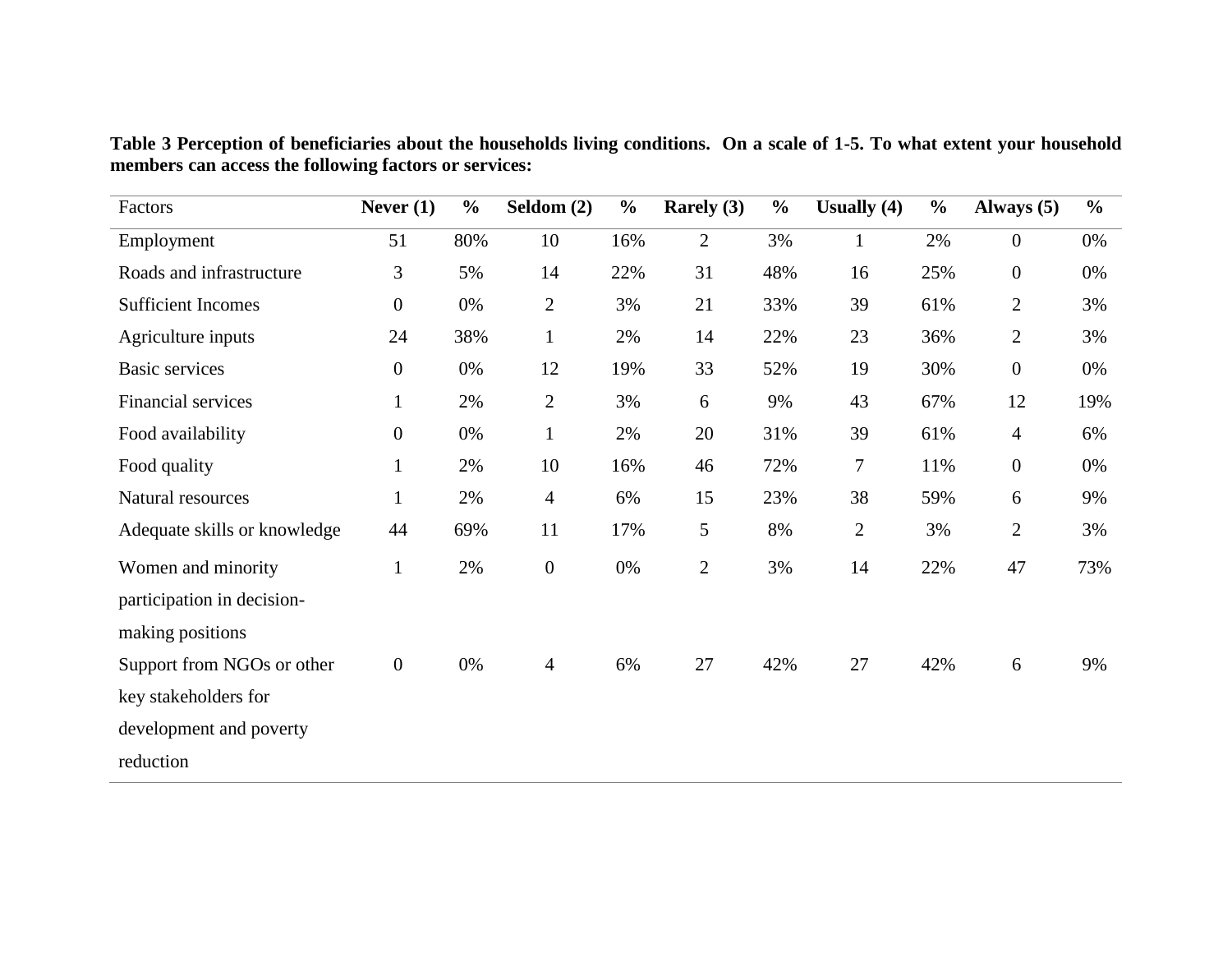| Participation in decisions of | 0        | 0% | 0              | 0% | 5. | 8%  | 38 | 59% | 21 | 33% |
|-------------------------------|----------|----|----------------|----|----|-----|----|-----|----|-----|
| your farmer/producers group   |          |    |                |    |    |     |    |     |    |     |
| Market and context            | $\theta$ | 0% | $\overline{0}$ | 0% | 11 | 17% | 34 | 53% | 19 | 30% |
| information                   |          |    |                |    |    |     |    |     |    |     |
| Communication and conflict    | 0        | 0% |                | 2% | 3  | 5%  | 30 | 47% | 30 | 47% |
| resolution mechanism          |          |    |                |    |    |     |    |     |    |     |
|                               |          |    |                |    |    |     |    |     |    |     |

**Table 4 Perception of beneficiaries about HVAP Performance. On a scale of 1-5 with 5 being an excellent performance, how would you rate the benefits generated by the HVAP program?**

| Benefit                                   | Poor             | $\%$ | Fair           | $\%$ | Good             | $\frac{6}{6}$ | <b>Very</b> | $\frac{6}{6}$ | <b>Excellen</b> | $\frac{0}{0}$ |
|-------------------------------------------|------------------|------|----------------|------|------------------|---------------|-------------|---------------|-----------------|---------------|
|                                           | (1)              |      | (2)            |      | (3)              |               | Good        |               | t(5)            |               |
|                                           |                  |      |                |      |                  |               | (4)         |               |                 |               |
| Increase income                           | $\boldsymbol{0}$ | 0%   | $\overline{0}$ | 0%   | $\boldsymbol{0}$ | 0%            | 50          | 78%           | 14              | 22%           |
| Increase employment                       | 60               | 94%  | 3              | 5%   | $\boldsymbol{0}$ | 0%            |             | 2%            | $\mathbf{0}$    | 0%            |
| Improve agricultural productivity         | $\boldsymbol{0}$ | 0%   | $\overline{0}$ | 0%   | 3                | 5%            | 36          | 56%           | 25              | 39%           |
| Increase traded volume of goods           | $\overline{0}$   | 0%   | $\overline{0}$ | 0%   | $\tau$           | 11%           | 41          | 64%           | 16              | 25%           |
| quality<br>Improve the<br>and<br>value of | $\theta$         | 0%   | $\overline{0}$ | 0%   | 4                | 6%            | 27          | 42%           | 33              | 52%           |
| products                                  |                  |      |                |      |                  |               |             |               |                 |               |
| Improve rural infrastructure              | $\theta$         | 0%   | 5              | 8%   | 24               | 38%           | 19          | 30%           | 16              | 25%           |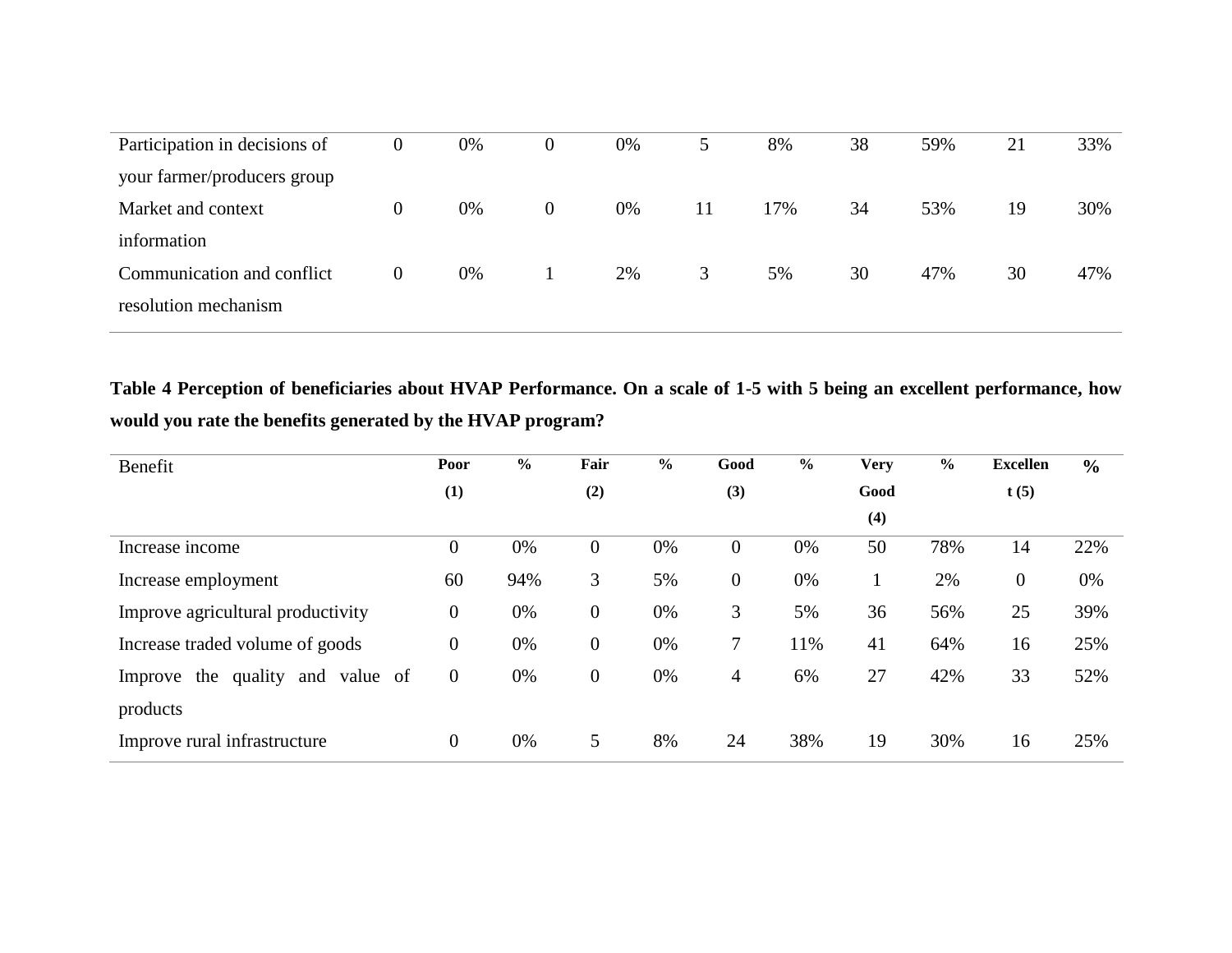| extension<br>and<br>Improve<br>support   | $\overline{0}$   | 0%  | $\overline{4}$ | 6%  | 24               | 38% | 28 | 44% | 8              | 13% |
|------------------------------------------|------------------|-----|----------------|-----|------------------|-----|----|-----|----------------|-----|
| services                                 |                  |     |                |     |                  |     |    |     |                |     |
| Decrease hungry seasons                  | $\overline{0}$   | 0%  | $\mathbf{1}$   | 2%  | 26               | 41% | 33 | 52% | $\overline{4}$ | 6%  |
| Improve availability<br>and access to    | $\mathbf{1}$     | 2%  | $\overline{4}$ | 6%  | 16               | 25% | 35 | 55% | 8              | 13% |
| natural resources                        |                  |     |                |     |                  |     |    |     |                |     |
| Improve agricultural assets              | $\overline{7}$   | 11% | 3              | 5%  | 17               | 27% | 22 | 34% | 15             | 23% |
| Improve or create capabilities and       | $\overline{0}$   | 0%  | $\mathbf{0}$   | 0%  | 16               | 25% | 36 | 56% | 12             | 19% |
| skills                                   |                  |     |                |     |                  |     |    |     |                |     |
| participation<br>in<br>market<br>Enhance | $\boldsymbol{0}$ | 0%  | $\overline{2}$ | 3%  | 18               | 28% | 19 | 30% | 25             | 39% |
| relationships                            |                  |     |                |     |                  |     |    |     |                |     |
| Increase participation of women and      | $\overline{0}$   | 0%  | $\overline{0}$ | 0%  | $\boldsymbol{0}$ | 0%  | 13 | 20% | 51             | 80% |
| marginal groups (Dalits and Janajatis)   |                  |     |                |     |                  |     |    |     |                |     |
| Strengthens<br>organizational<br>your    | $\overline{0}$   | 0%  | $\mathfrak{2}$ | 3%  | 11               | 17% | 39 | 61% | 12             | 19% |
| capacities                               |                  |     |                |     |                  |     |    |     |                |     |
| Strengthens your business capacities     | $\mathbf{1}$     | 2%  | 3              | 5%  | 13               | 20% | 32 | 50% | 15             | 23% |
| Develop confidence among the VC          | $\overline{0}$   | 0%  | $\tau$         | 11% | 19               | 30% | 29 | 45% | 9              | 14% |
| actors                                   |                  |     |                |     |                  |     |    |     |                |     |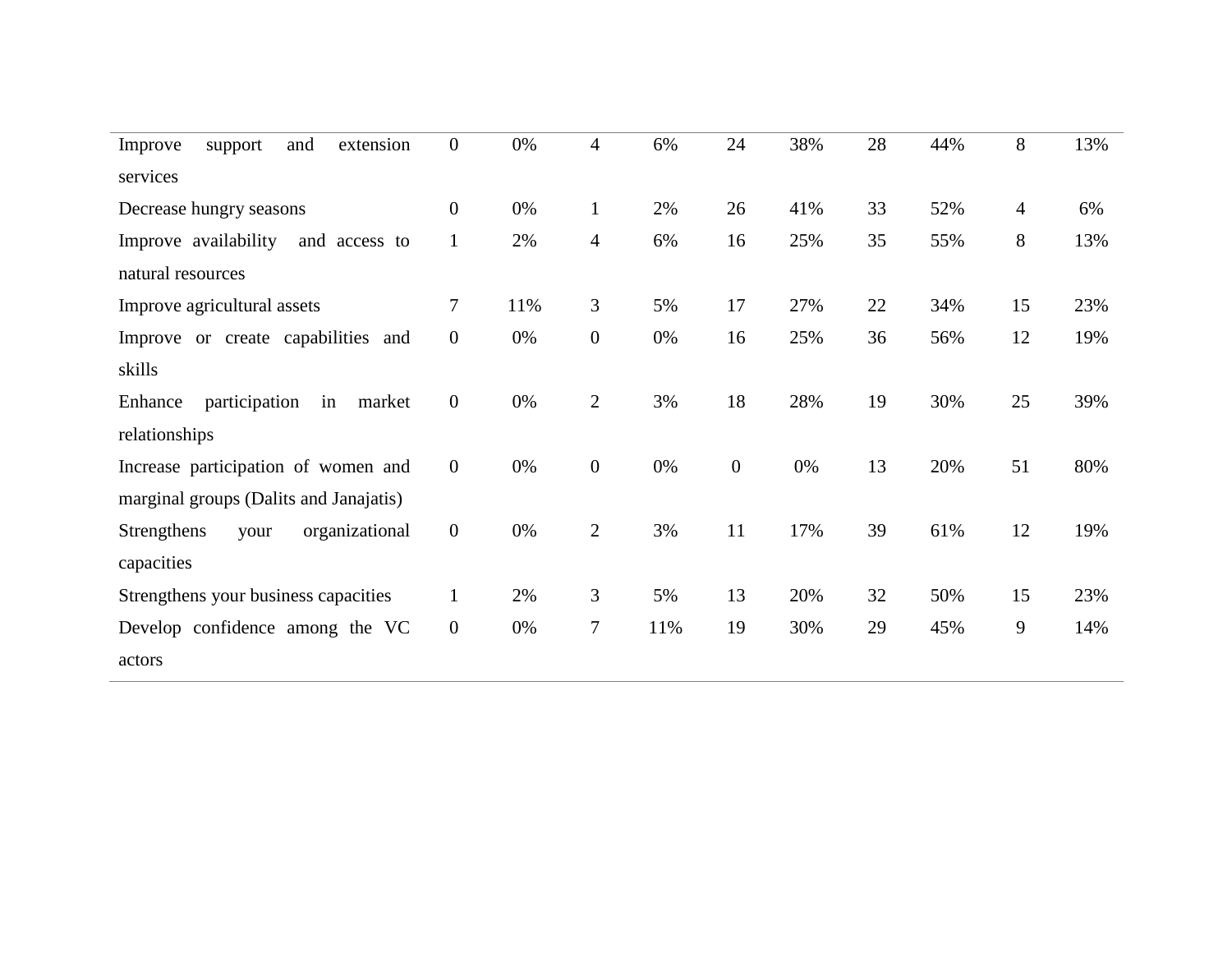**The next table presents the primary results organized by SDGs categories and compared with the outcomes and outcomes of the project.**

**It is important to note that there are not representative differences in responses analyzed by gender, social minority group, district, or value chain.**

| <b>Variable</b>          | <b>SDGs</b>              | <b>Beneficiaries perception</b>                                                                                                                                                                                                               | <b>HVAP</b><br>(M&E)<br>outcomes<br>and<br>outputs                                                                                                                                                                                                                                                                                                                                |
|--------------------------|--------------------------|-----------------------------------------------------------------------------------------------------------------------------------------------------------------------------------------------------------------------------------------------|-----------------------------------------------------------------------------------------------------------------------------------------------------------------------------------------------------------------------------------------------------------------------------------------------------------------------------------------------------------------------------------|
|                          |                          |                                                                                                                                                                                                                                               | information)                                                                                                                                                                                                                                                                                                                                                                      |
| <b>Living conditions</b> | All                      | 100% of farmers perceived that over the last<br>$\bullet$<br>6-8 years, their living conditions of the<br>household were improved<br>0% perceived that they <i>always</i> have access to<br>$\bullet$<br>basic services like water and energy | The POs/Cooperatives undergo a participatory<br>wellbeing ranking exercise to ascertain the<br>poverty level of the interested beneficiary<br>households. The project included a PIF to support<br>poorest households in value chain activities and<br>18 Spatial inclusion Funds that provide support in<br>case communities are unable to join due to<br>geographical barriers. |
| <b>Incomes</b>           | SDG <sub>1</sub><br>SDG8 | 64% perceived that their household members<br>$\bullet$<br>usually have access to sufficient incomes<br>96% stipulates that in the next year their<br>$\bullet$<br>household incomes will increase.                                           | The average income increase per beneficiary<br>$\bullet$<br>is reported at NPR 30,467 against a target of<br>NP 30,000 (see appendix $# 2$ )<br>90% of the POs/Cooperatives with the<br>exception of 10% inactive POs/Cooperatives<br>report profitable operations                                                                                                                |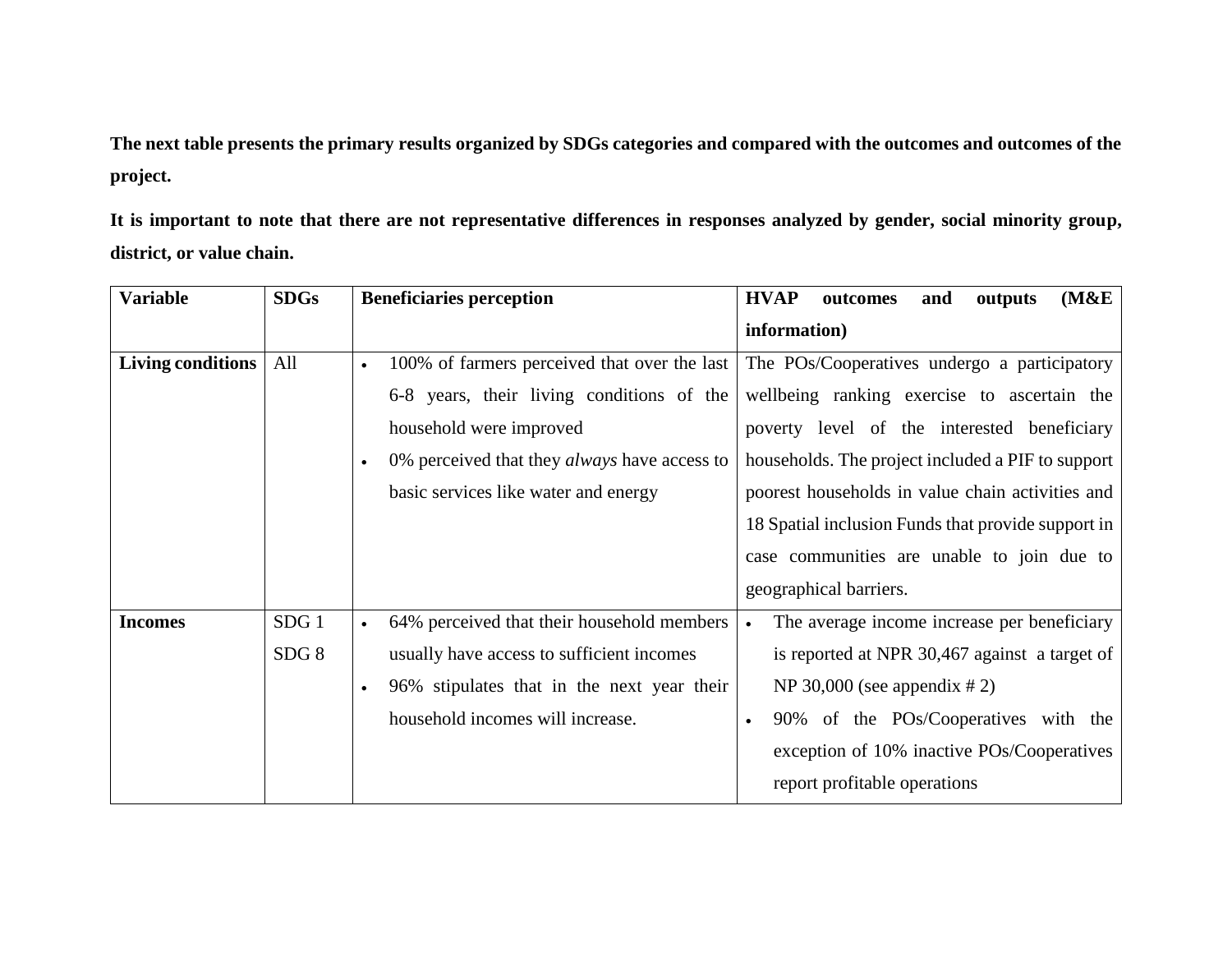| Productivity,         | SDG <sub>1</sub> |           | The responders had strongly agreed that            | $\bullet$ | The production volume increased to 27,528      |
|-----------------------|------------------|-----------|----------------------------------------------------|-----------|------------------------------------------------|
| quality and value     | SDG <sub>8</sub> |           | excellent<br><b>HVAP</b><br>improving<br>was<br>at |           | ton against the target of 31,000 ton.          |
| of products.          | <b>SDG</b> 12    |           | productivity (39%), quality and value of $\cdot$   |           | The sale value increased to NPR 1,270          |
|                       |                  |           | products (52%), and enhancing participation        |           | million against a target of NPR 1,927 million. |
|                       |                  |           | in the market relationship between producers       | $\bullet$ | 83% of the beneficiaries report higher farm    |
|                       |                  |           | and buyers (39%)                                   |           | gate prices compared to pre-project baseline   |
|                       |                  |           | 25% perceived that the project was excellent       | $\bullet$ | 83% of the beneficiaries report an increase in |
|                       |                  |           | improving<br>and 30% very good<br>rural            |           | the area of production.                        |
|                       |                  |           | infrastructure                                     |           |                                                |
|                       |                  |           | 48% of the responders perceived that rarely        |           |                                                |
|                       |                  |           | they have access to roads and infrastructure       |           |                                                |
|                       |                  |           | It was noted that 38% never have access to         |           |                                                |
|                       |                  |           | agriculture inputs especially because they         |           |                                                |
|                       |                  |           | manifest that their agriculture system is          |           |                                                |
|                       |                  |           | organic or traditional and not need to buy         |           |                                                |
|                       |                  |           | fertilizers, pesticides or herbicides              |           |                                                |
| <b>Employment and</b> | SDG1             | $\bullet$ | About 80% of the beneficiaries perceived that      | $\bullet$ | 75% of project beneficiaries report improved   |
| skills                | SDG8             |           | the members of their households never have         |           | terms of trade after two years                 |
|                       | <b>SDG 10</b>    |           | access to employment and 69% expose that           | $\bullet$ | 67% of producers who have received training    |
|                       |                  |           | they don't have sufficient skills and technical    |           | adopted at least half of the technology        |
|                       |                  |           | knowledge. (The farming activities were not        |           |                                                |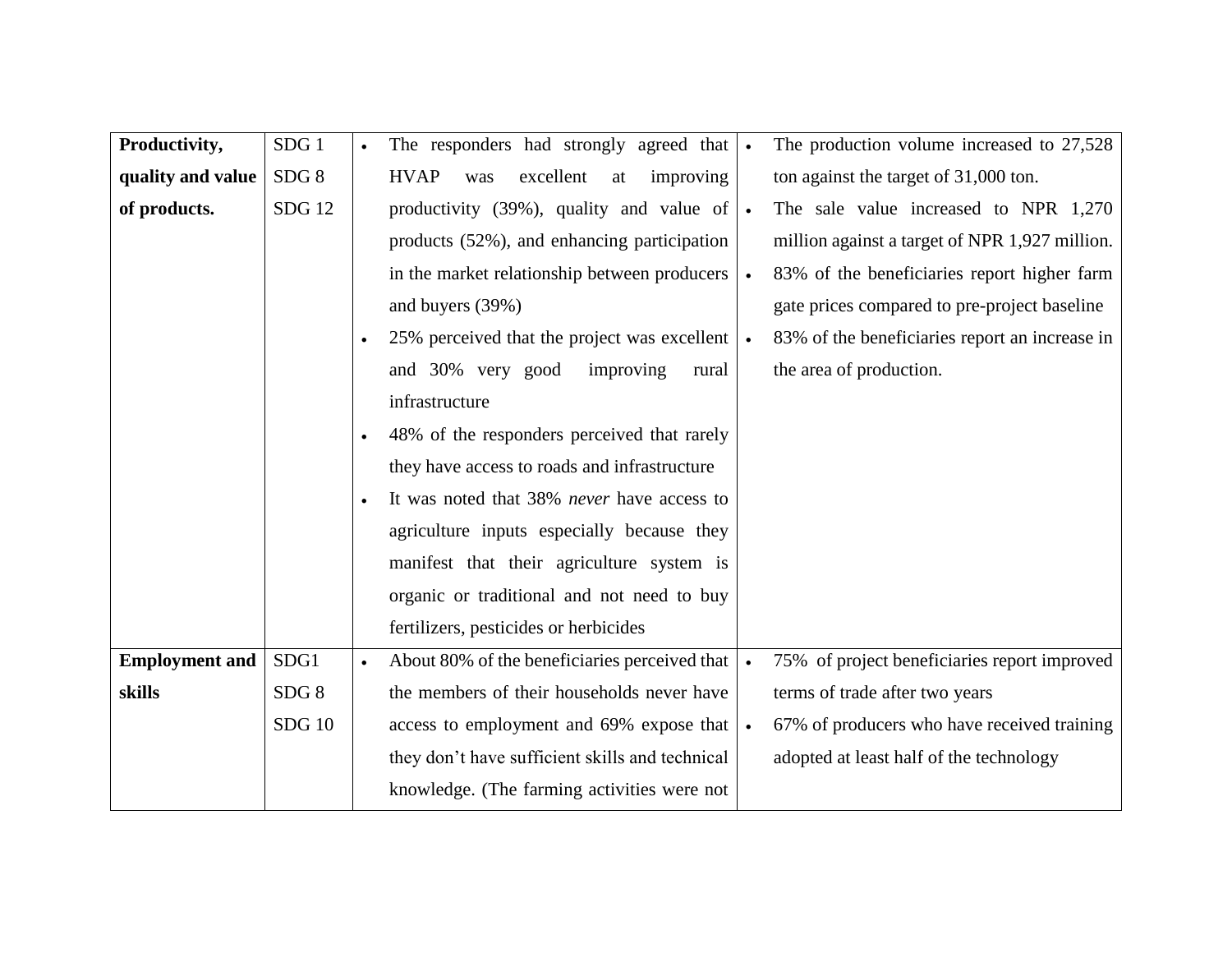|                  |                  | considered<br>131. service providers remain active after<br>employment<br>by<br>as<br>an<br>$\bullet$      |
|------------------|------------------|------------------------------------------------------------------------------------------------------------|
|                  |                  | beneficiaries).<br>project facilitation                                                                    |
|                  |                  | 94% perceived that HVAP attained poor<br>$\bullet$                                                         |
|                  |                  | results<br>creating<br>employment<br>new                                                                   |
|                  |                  | opportunities                                                                                              |
|                  |                  | 56% stated that HVAP was (very good) and<br>$\bullet$                                                      |
|                  |                  | (excellent)<br>19%<br>improving skills<br>and                                                              |
|                  |                  | knowledge                                                                                                  |
|                  |                  |                                                                                                            |
| Food<br>security | SDG <sub>2</sub> | 52% manifest that the project was very good<br>The project achieved a reduction in the length<br>$\bullet$ |
| natural<br>and   |                  | and 6% excellent decreasing hungry seasons<br>of both the first and second hungry seasons –                |
| resources        | <b>SDG13</b>     | Only 6% of responders perceived that always<br>by 38% and 20% respectively (midterm<br>$\bullet$           |
|                  |                  | have food availability and 72% manifest that<br>evaluation)                                                |
|                  |                  | rarely have access to quality food<br>The post-harvest loss has reduced by 45%                             |
|                  |                  | 67% perceived that HVAP contributes to<br>against the target of 33%.<br>$\bullet$                          |
|                  |                  | improve in a very good or excellent way the<br>% of direct beneficiaries reporting ability to<br>$\bullet$ |
|                  |                  | availability and access to natural resources<br>withstand climatic shocks (irrigation, plastic             |
|                  |                  | tunnels, storage)                                                                                          |
|                  |                  | households<br>1,247<br>obtained<br>have                                                                    |
|                  |                  | crop/livestock insurance policies                                                                          |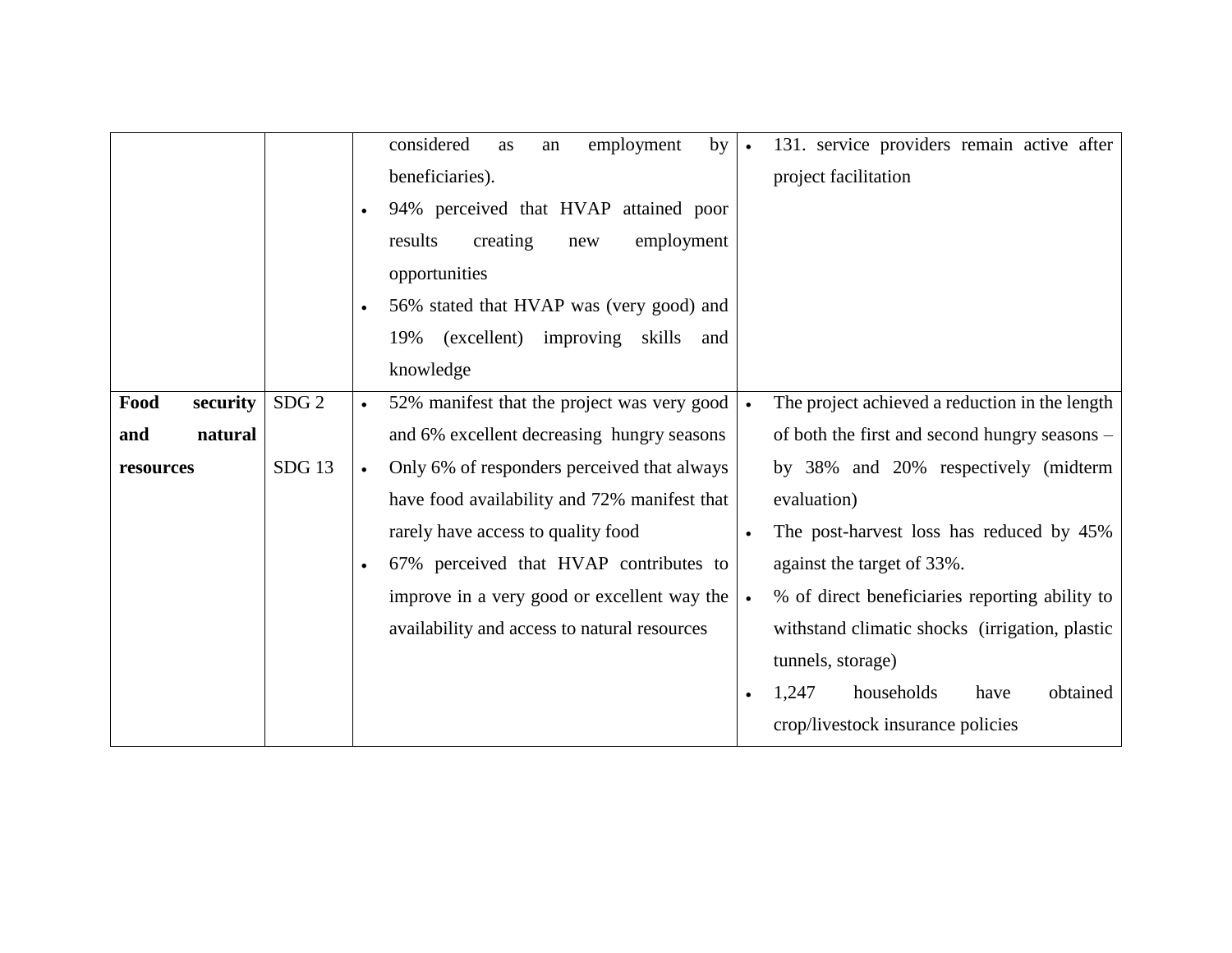| <b>Social Inclusion</b> | SDG <sub>1</sub> |           | 80% stipulates that the project was excellent | majority<br>Women<br>in<br>in<br>most<br>are     |
|-------------------------|------------------|-----------|-----------------------------------------------|--------------------------------------------------|
|                         | SDG <sub>5</sub> |           | increasing the participation of women and     | POs/Cooperatives and occupy 47% of the           |
|                         | SDG8             |           | marginal groups (Dalits and Janajatis)        | leadership positions indicating substantial      |
|                         | <b>SDG</b> 10    | $\bullet$ | 73% agree that women and minorities group     | empowerment of women.                            |
|                         |                  |           | always have access and participation to       | Women constitute 64% (target 60%) of the         |
|                         |                  |           | farmers groups and cooperatives.              | total PO members whereas Dalit (17%) and         |
|                         |                  |           |                                               | Janjati (14%) constitutes 31% (target 25%)       |
|                         |                  |           |                                               | Of the 13,116 beneficiaries trained in 2007 in   |
|                         |                  |           |                                               | the social aspects (business literacy and        |
|                         |                  |           |                                               | numeracy, genders and social inclusion,          |
|                         |                  |           |                                               | social mobilization and exposure visits), 74%    |
|                         |                  |           |                                               | are women, 15% Dalit and 14% Janjati             |
|                         |                  |           |                                               | respectively                                     |
|                         |                  |           |                                               | terms of technical<br>training<br>$\ln$<br>(crop |
|                         |                  |           |                                               | production, livestock production and post-       |
|                         |                  |           |                                               | harvest handling), the project has trained a     |
|                         |                  |           |                                               | total of 1,829 beneficiaries in the last year    |
|                         |                  |           |                                               | with the participation of 65% women, 14%         |
|                         |                  |           |                                               | Dalit and 15% Janjati                            |
|                         |                  |           |                                               |                                                  |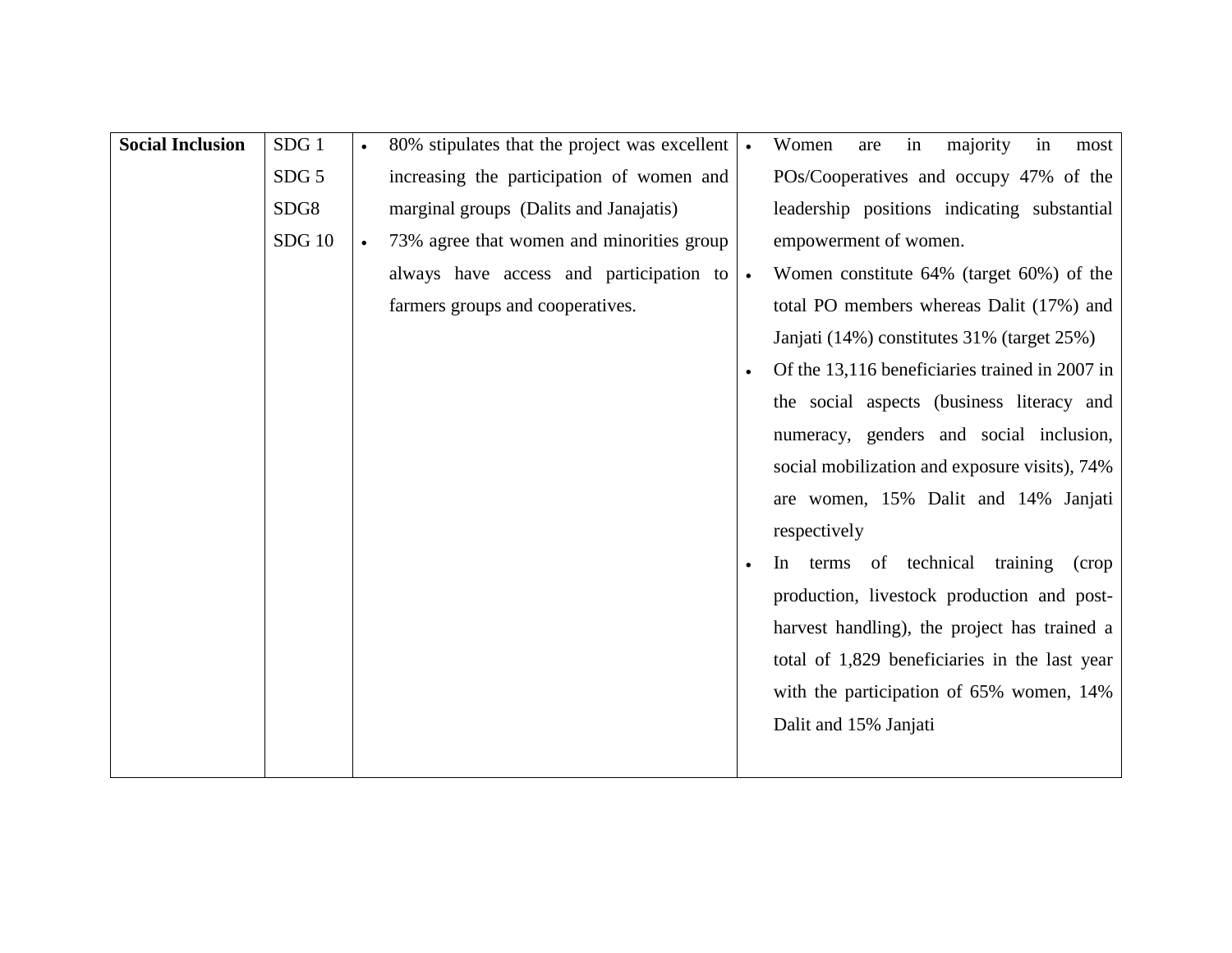| Governance | SDG <sub>1</sub> | $\bullet$ | HVAP strengths business capacities and               |           | The project supported 151 POs/Cooperatives    |
|------------|------------------|-----------|------------------------------------------------------|-----------|-----------------------------------------------|
|            | SDG 8            |           | organizational capacities in very good or            |           | to enter into formal contracts with the agri- |
|            | <b>SDG</b> 17    |           | excellent way accordingly to more than 70%           |           | businesses/traders specifying the type of     |
|            |                  |           | of beneficiaries                                     |           | produce, volume and price                     |
|            |                  | $\bullet$ | 39% agree that HVAP was excellent at                 | $\bullet$ | The project has mobilized in total supported  |
|            |                  |           | participation<br>enhancing<br>in<br>market           |           | 466 POs/Cooperatives of which 90% are         |
|            |                  |           | relationships and 45% very good developing           |           | active                                        |
|            |                  |           | confidence across value chains actors.               |           | 100% of Producer organization improved        |
|            |                  | $\bullet$ | Regards market and context information like          |           | access to technical advisory services         |
|            |                  |           | prices, costs of inputs and insurances 30%           |           | The project has released NPR 488 million as   |
|            |                  |           | perceived that always have access to it and          |           | a grant under four grant support windows.     |
|            |                  |           | 67% <i>usually</i> have access to financial services |           | 75% of involved agribusiness indicates an     |
|            |                  |           | like credit.                                         |           | expectation of the continuation of the market |
|            |                  | $\bullet$ | 94% manifest that they usually (47%) or              |           | arrangement after the project                 |
|            |                  |           | <i>always</i> (47%) have communication and           |           |                                               |
|            |                  |           | conflict resolution mechanism in place               |           |                                               |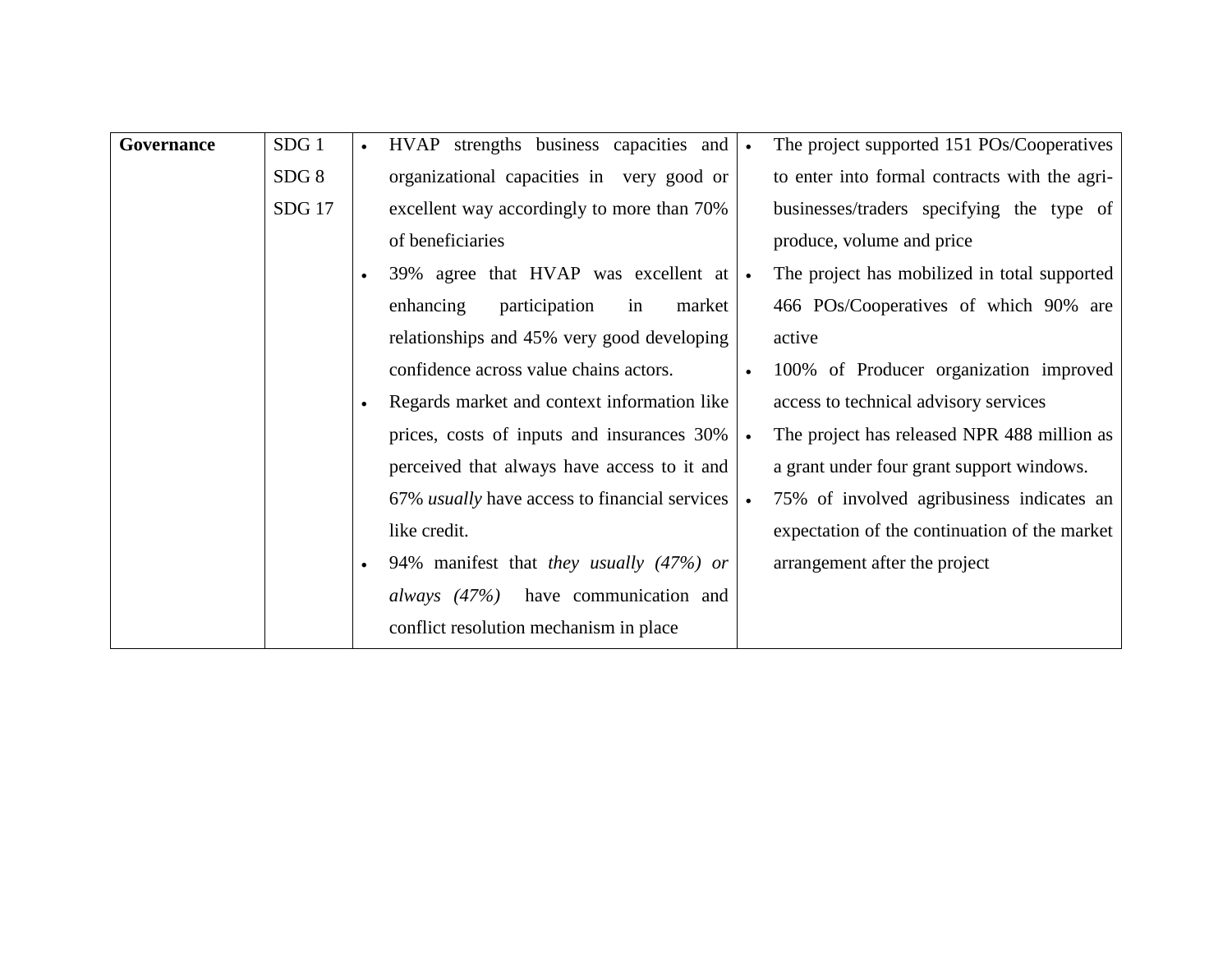#### <span id="page-26-0"></span>Lessons learned

- The principal reasons mentioned as a cause of the improvement of living conditions were the establishment of contracts between farmers groups and agribusinesses, the possibility to establish a diversified crops basket, the money received through remittances by their relatives, and the access to infrastructure and extension services.
- The preexistence of farmers group with good organizational and leadership skills was determinant to facilitate the intervention model of HVAP structured with grants schemes and formal arrangements across the actors in the value chains.
- As is noted, HVAP incorporates an inclusive business approach capable to create profitable value chains and contribute to poverty, food security, social and environmental goals of the SDG, especially for poor small farmers and their communities in territories that historically face issues to advance in its own development and well-being.
- To achieve these results, important decisions and strategies were defined and can offer lessons learned in order to replicate or escalate this kind of programs with a convenient adaptation of each specific context.

#### **Road and territorial approach**

- The value chain development was possible because the minimum conditions to mobilize the economy, market, and institutional support was assured:
- The building of the road network permits to connect farmers to agribusiness and allow the access to input suppliers, services providers, equipment and technologies.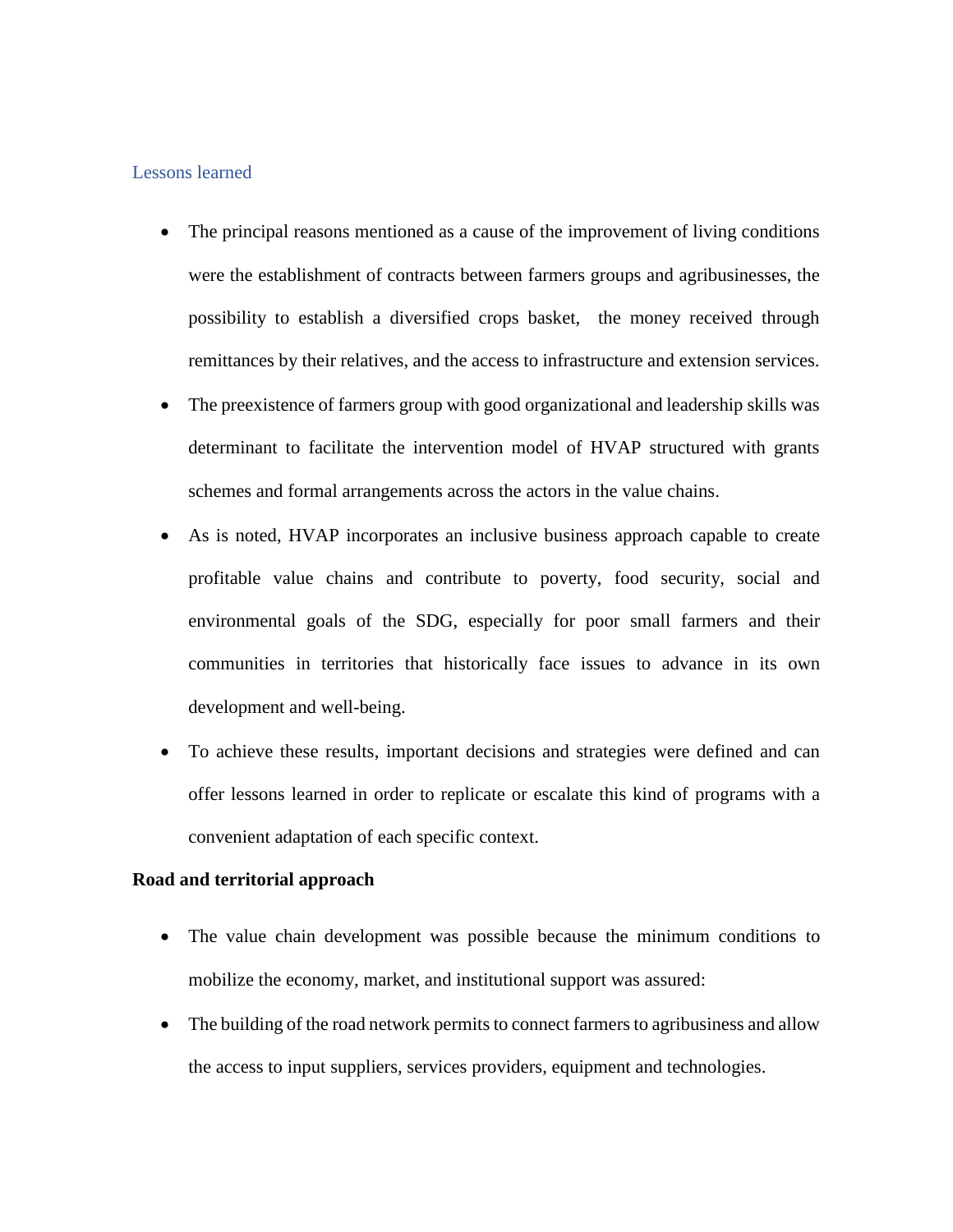- To achieve rural development, prioritizing local infrastructure investments like roads, collection centers, irrigation channels and agriculture extension services were vital.
- The territorial approach facilitates the understanding of competitive advantages, risks heterogeneity of actors, production, environment and geography challenges.
- Is essential that value chains strength the urban/rural market and the economic relationships

#### **Market dynamics**

- HVAP was designed on the basis that the establishment of stable business relationships among value-chain actors and the definition of demand /market strategy consists in the starting point to develop production base of small farmers and input suppliers.
- The starting point of implementation was a formal agreement where the producers and traders/agri-businesses decided what to grow, when to grow and at what farm gate price the product will be purchased by the traders/agri-businesses
- The process to identify, analyzed, evaluated and selected the value chains was exhaustive, transparent and open for multiple stakeholders. SNV was selected by GON to provide the technical experience and knowledge in the development and training in value chains.
- The shift of the role of primary beneficiaries from subsistence farmers to economic agents contributed to meet the conditions of market arrangements with agribusiness.
- The facilitation and engagement to the negotiation process between agribusiness and farmers assured clear and fair conditions related to price, quality, quantity and required support in logistics, equipment and market information.
- Progressively is important to advance in the add value generation across the links in the value chains and define differentiation strategies that allow higher prices of the commodities and new markets.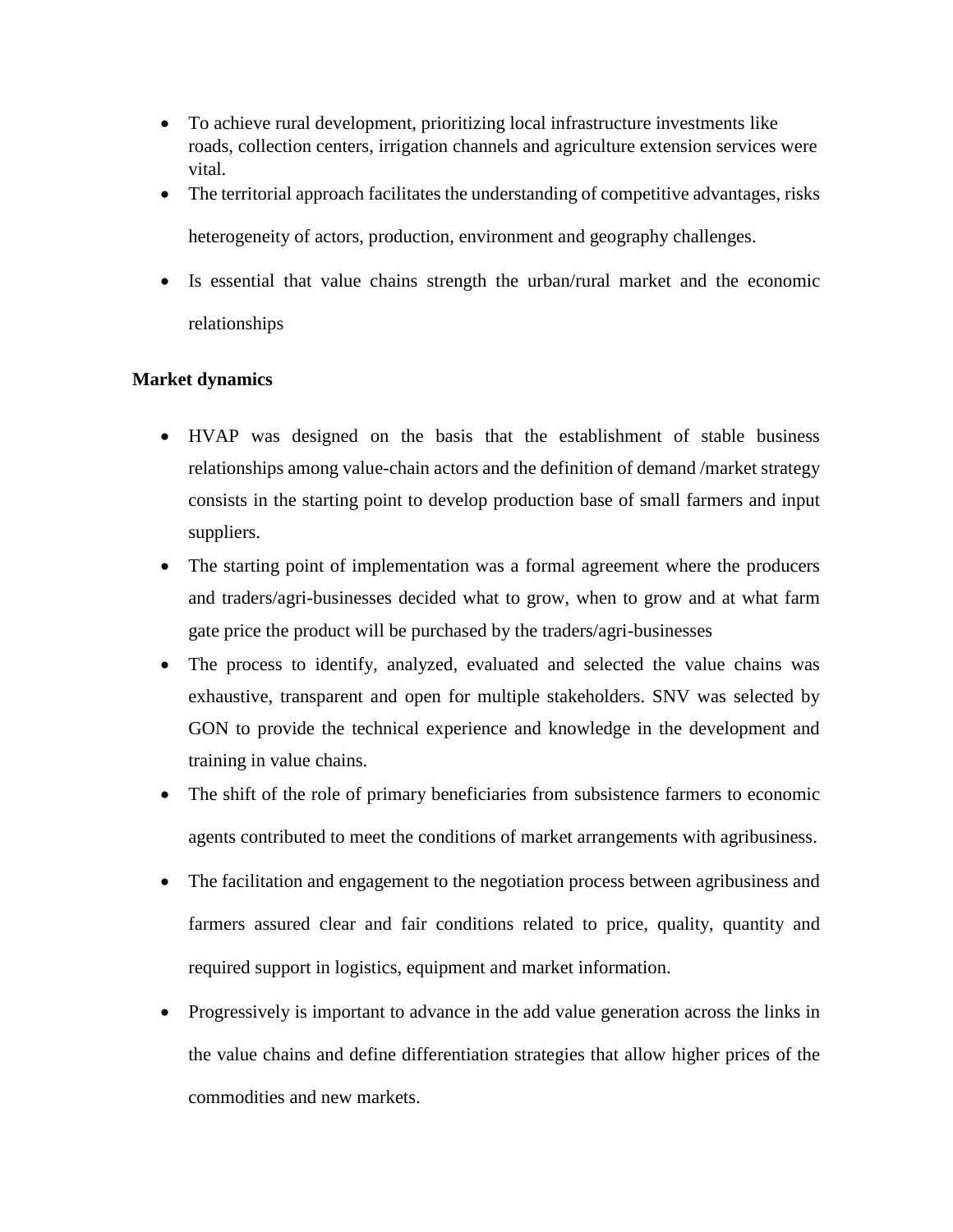• Is important that producer groups do not depend only on one client, in that sense is necessary that producers groups developed capabilities in marketing and commercial relationships

#### **Empowerment, co-responsibility and group mobilization**

- HVAP defined to work with producers organizations (PO) already established, with some degree of commercial experience and led by risk-averse persons/households.
- PMU guarantee the good allocation of resources with a rigorous process to identify, formulated and evaluated business plans and upgrading investments that address critical infrastructure gaps
- The Co-financing Grants were designed in order to guarantee the participation of producers and sustainability of resources in time. It was required that each PO invest 15% of the required investments and complied with technical, financial and monitoring activities in order to receive the disbursements.
- Technical assistance, capacity building and group mobilization increase their chances of success in long-term, assuring a high return on the investments and constituted the base for social inclusion.
- The project provides support and differentiates interventions to communities more exposed to exclusion by geographical barriers and poverty conditions. The principal intervention was the establishment of 18 Spatial inclusion Funds.

#### **Climate change and resilience**

- The investments realized in primary infrastructure and establishing market relationships generated positive externalities in the social, environmental and economic dimensions increasing the well-being and living conditions of households. Nevertheless, the primary goals of HVAP were the increment of incomes, productivity and social inclusion.
- The efficient use of natural resources, the promotion of diversified production basket and the support build resilience to climate change impacts. ( water efficient technology, especially drip irrigation, mulching, irrigation channels, collection and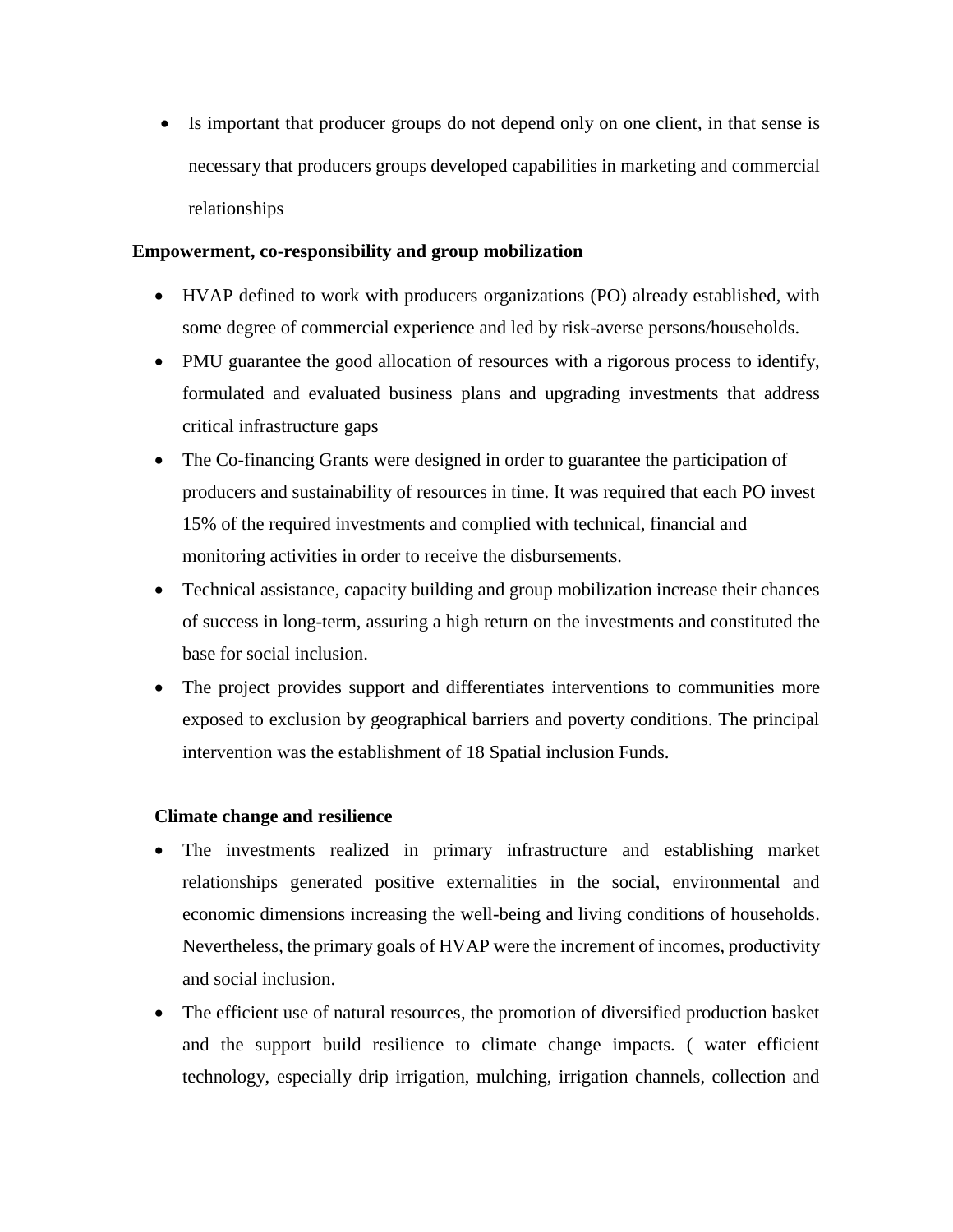storage centers, solar technologies, water tanks, etc.) are key issues for sustain and upgrade the outcomes and household live conditions

- Is important to incorporate in the monitoring and evaluation systems indicators related with the environmental dimension and the resilience skills of the actors across the value chain.
- The abundance of natural resources, the minimal or no use of chemical inputs, and the regional initiatives that support organic or agroecological Districts can create comparative advantages for agriculture and open new market opportunities in the long term.
- The access to crop insurance products is a key element to broke the poverty cycles of beneficiaries.

#### **Social Inclusion**

- HVAP success in gender and social inclusion mainly by the incorporation of a propoor, gender and minority group approach in their design, implementation and evaluation phase.
- The switch from survival producers to commercial and business actors create new spaces that allow the inclusion of women and marginal groups in the same process.
- The implementation of methodologies like participatory social maps and wellbeing rankings increase the awareness and empowerment of small farmers and communities.
- Capacity building and technical services incorporate an inclusive perspective (poverty reduction, food security, and inclusiveness of women and minority groups.)
- The decision to work with already established PO composed by members from different gender, castes and social groups is highlighted not only because guarantee participation of marginalized actors but also allows the starting new and more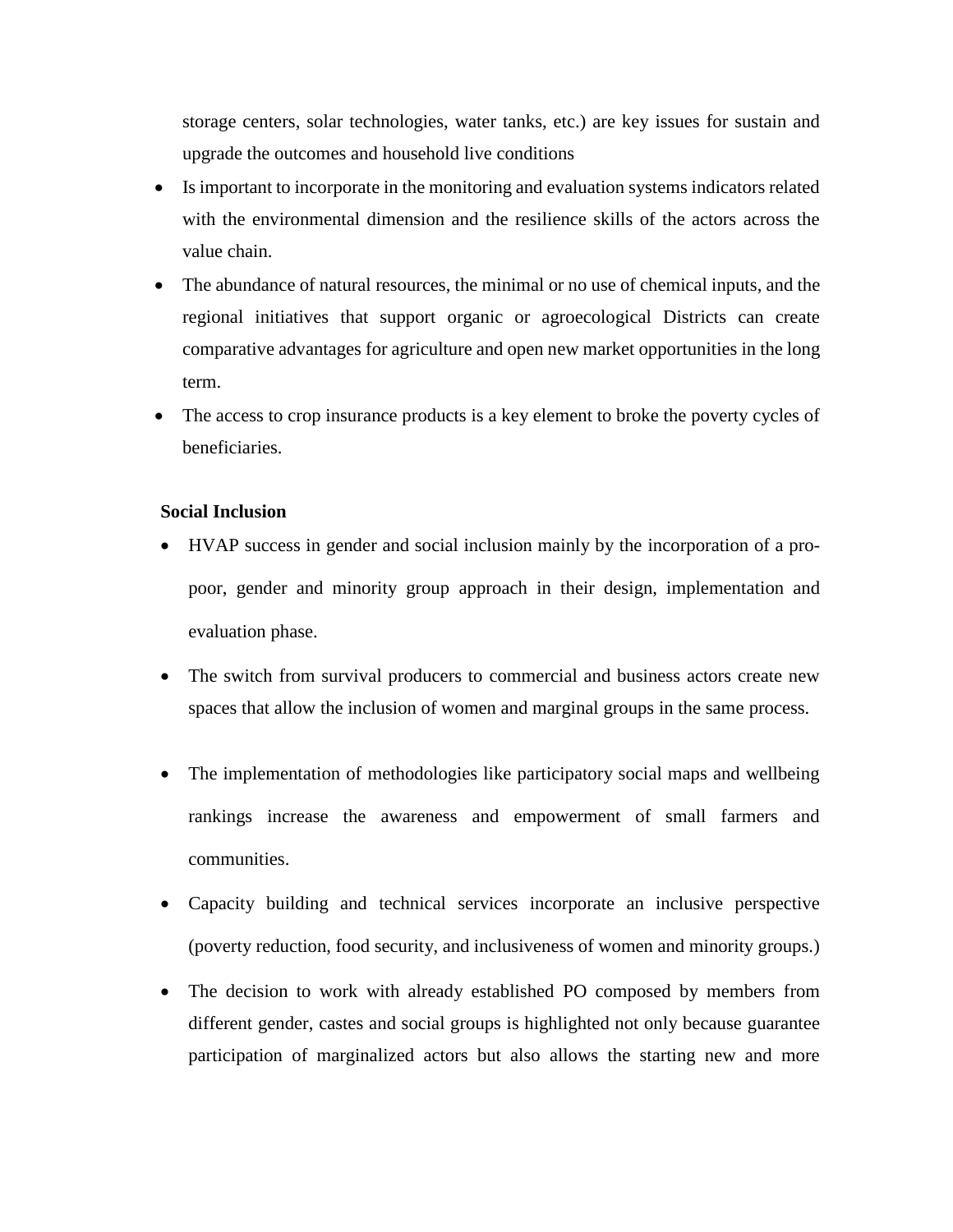equitable behaviors among their members that can be disseminated in their local communities.

- In relation with gender equity and inclusion, HVAP beneficiaries recognize big changes, especially with the recognition of the woman role in the agricultural practices and the opportunity to participate with more equality in taking decisions in their farmer's organizations or cooperatives
- In the case of Daylit and Janajatis castes beneficiaries, they also experienced an increment of participation and new opportunities to be involved in activities that are traditionally assumed by other castes groups like commercialization and postharvesting activities.
- Is important to establish strategies related with the migration of men to other countries and try to establish a mechanism that allows investing the remittances in profitable and sustainable projects related with agriculture, infrastructure development, extension services and micro savings.

#### **Stakeholder platforms**

 $\overline{a}$ 

- HVAP incorporated innovative approaches as stakeholders platforms, evaluation committees for selected beneficiaries, resource allocation and the establishment of public-private dialogue that ensure co-financing schemes, strengthening local institutions and vision of agriculture and territorial development with a long-term vision.
- Involvement of key stakeholders as implementing partners (local NGOs ,local service providers, government agencies)2; the establishment of contract arrangements, the participatory selection of beneficiaries, and the implementation of

<sup>•</sup> <sup>2</sup> GON had engaged SNV as the technical service provider and co-financier to identify and analyse value chains, develop strategies and action plans, mentoring of Agriculture Enterprise Centre (AEC) and PMU officials, strengthening of staff of District Chamber of Commerce and Industry (DCCIs) and other stakeholders,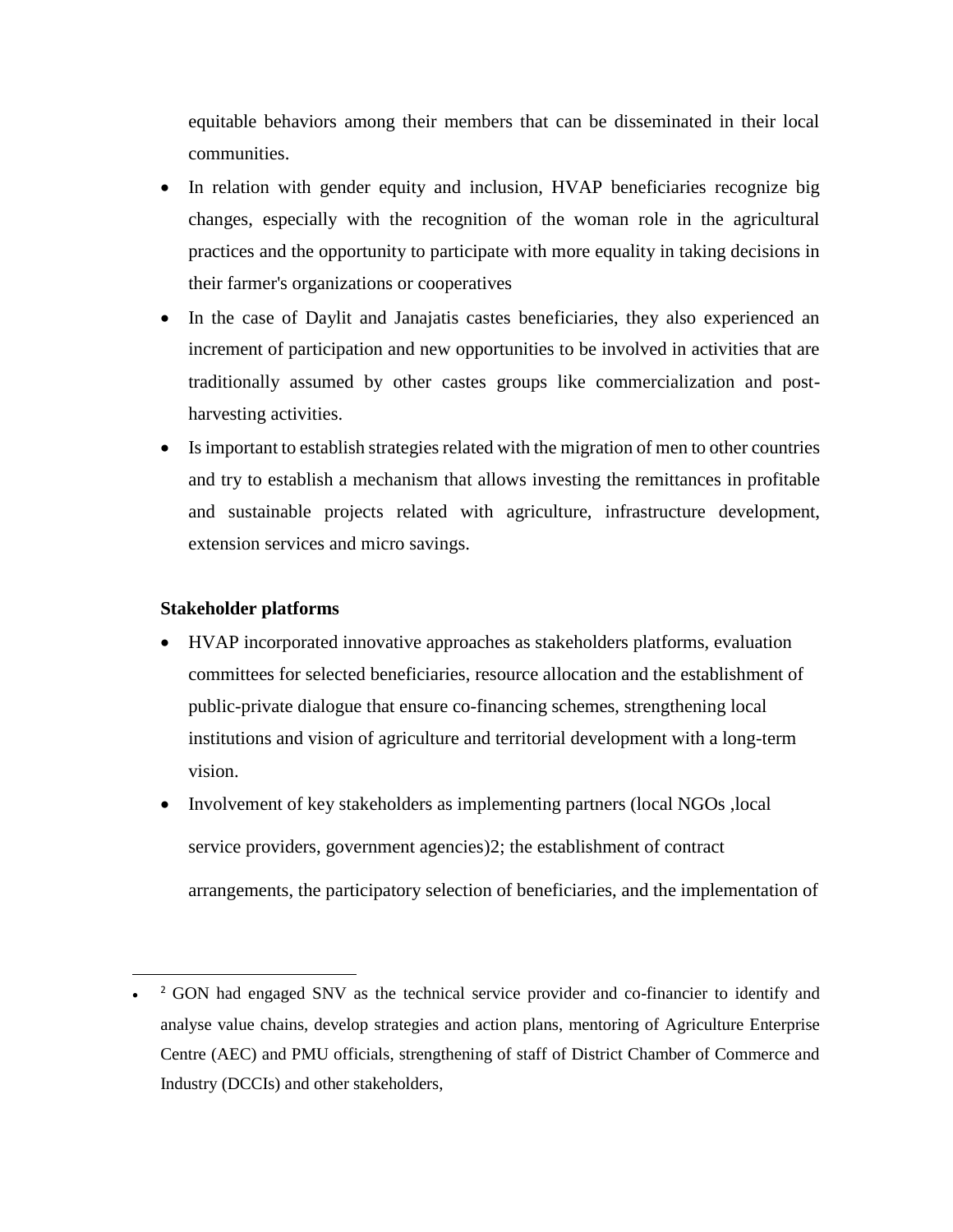a solid and decentralized monitoring and evaluation system, guarantee credibility and confidence of the outcomes and outputs generated by the project.

- HVAP has capacitated the members with a series of training, interactions with agribusiness, BDSPs and stakeholders and a result there has been substantial human capital development at the grassroots level
- The HVAP experience contributes to the recent decentralization and federalism strategy in Nepal with the involvement of local actors as key players in the development of the region, the definition of institutional schemes, the transparency in the use of resources and the accountability process.

#### Way forward

<span id="page-31-0"></span>.

Besides, the beneficiaries perceived progress in their development conditions they still face important gaps that required multipurpose intervention by the government and other stakeholders.

- The road corridor is underdeveloped, only covered a small part of the territory and faces a lot of risks associated with natural disasters.
- The access to education, employment opportunities, public basic services, nutritive and available food remain a major challenge. The presence of government in this areas needs to be stronger and multipurpose.
- The transition from subsistence to commercial agriculture required long-term process and continue support in order to enable the environment and strengthening local capacity to support market-driven value chain. Stakeholders platforms should continue in order to align actors, resources, strategies and monitoring the advancements at the local level.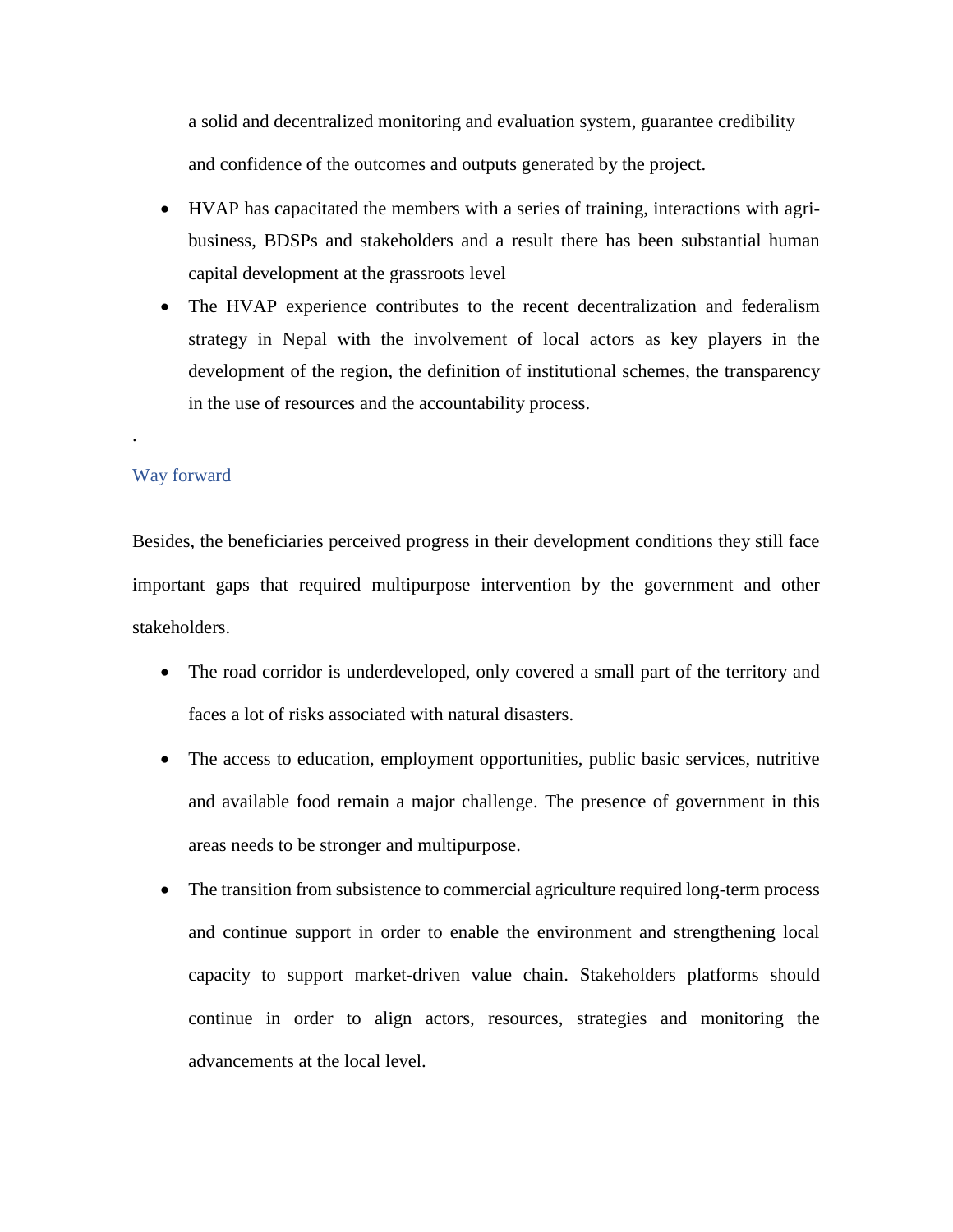- The federalism system that is in place in the last 3 years can offer new opportunities like the inclusion of local stakeholders, the identification and management of competitive advantages and the inclusion of grassroots actors.
- The cluster approach needs to enable the environment to upgrade the value chains, especially, with strategies that differentiate products in local and external markets, add more value in each link of the value chain, guarantee food security and reinforce the social inclusion process across the actors.
- The local infrastructure like channel irrigation, polytunnels, water efficient technologies and post-harvesting practices are significant to increase resilience against climate change and allow more availability of food.
- In order to continue supporting successful experiences of group producers, it is possible to put in place innovative schemes to allocate resources for funding their business plans. Crowdsourcing experiences like Kiva.org and the establishment of inclusive financial funds with remittance money can be studied as a solution.
- Is important to continue and escalate the M&E system in order to:
	- o Track the results on the development indicators of RIMS at household, village and district level
	- o Provide quality information to all stakeholders involved in the territory (government, NGOs, group producers, etc.)
	- o Understand the key elements that upgrade the household living conditions and the results of each value chain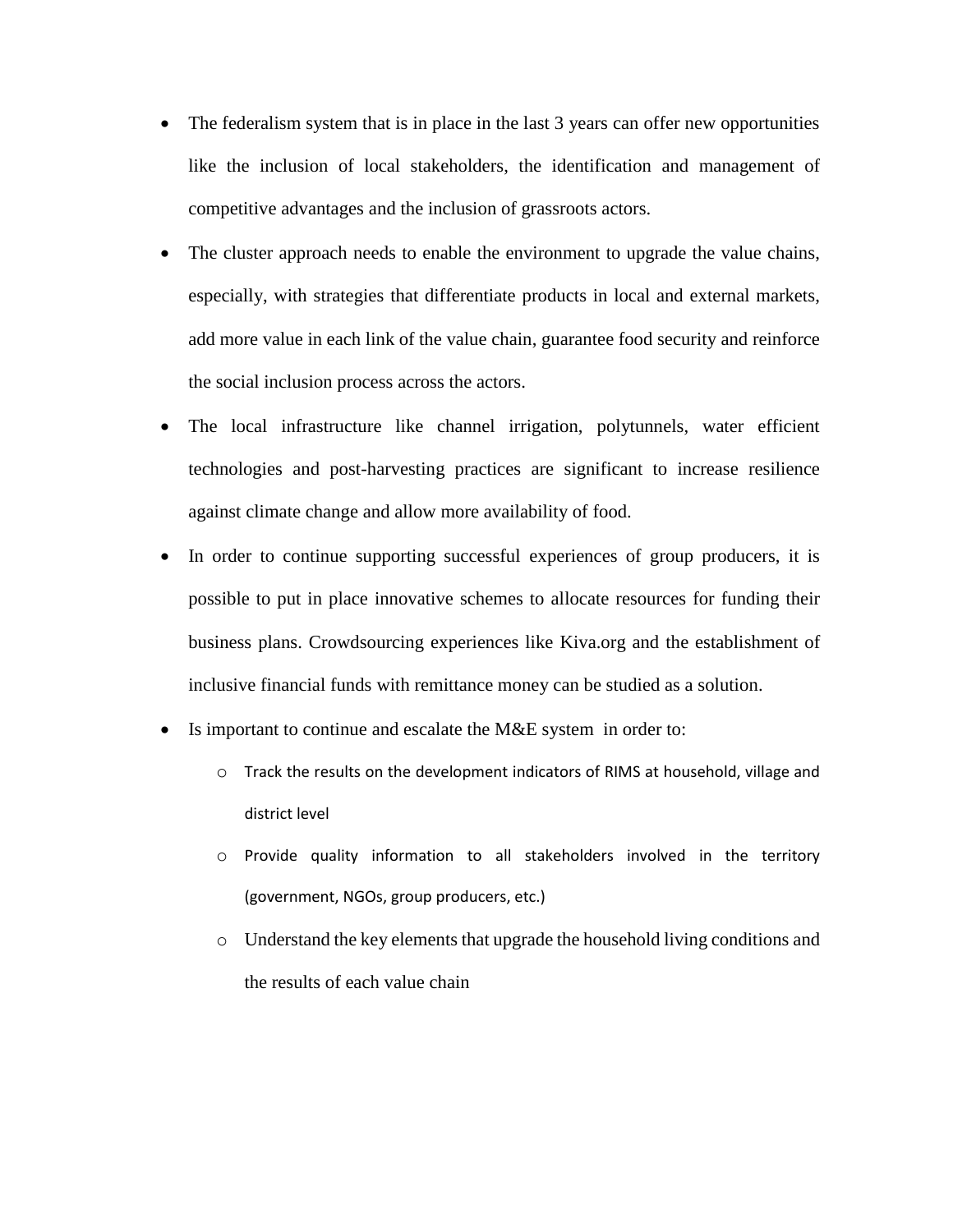• Strategies that empower women, men and minority groups through business literacy skills, resilience capabilities and the increase of food production are important to contribute to the achievement of SDGs

.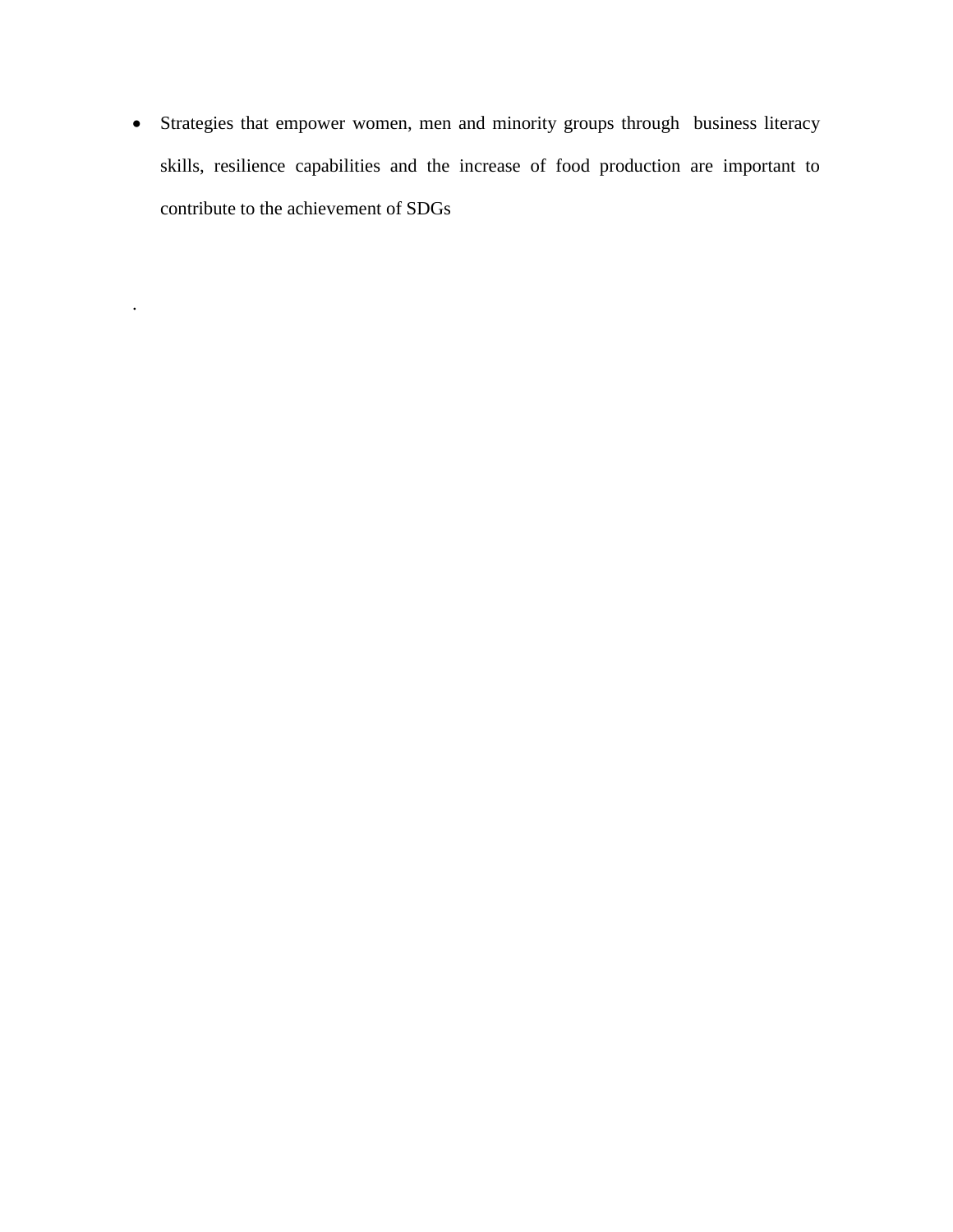

#### **The case of HVAP in Nepal**

#### <span id="page-34-0"></span>Appendices

### <span id="page-34-1"></span>Appendix 1 Stakeholders analysis

| <b>Actor</b>                         | Pow            | Legitim        | <b>Urgen</b>   | <b>Motivation</b>                                                                                                                                                                                                                                                                                                                                                                                                 | <b>Assets</b>                                                                                                                                                                          | <b>Needs</b>                                                                                                                                                                                                                             |
|--------------------------------------|----------------|----------------|----------------|-------------------------------------------------------------------------------------------------------------------------------------------------------------------------------------------------------------------------------------------------------------------------------------------------------------------------------------------------------------------------------------------------------------------|----------------------------------------------------------------------------------------------------------------------------------------------------------------------------------------|------------------------------------------------------------------------------------------------------------------------------------------------------------------------------------------------------------------------------------------|
|                                      | er             | acy            | cy             |                                                                                                                                                                                                                                                                                                                                                                                                                   |                                                                                                                                                                                        |                                                                                                                                                                                                                                          |
| Farmers                              | $\overline{2}$ | 3              | 5              | Income increase<br>Food security<br>Tackle poverty<br>Leadership                                                                                                                                                                                                                                                                                                                                                  | Land<br>Traditional<br>agriculture<br>knowledge                                                                                                                                        | Basic public<br>services<br>Access to<br>markets<br>(roads)<br>Market<br>information<br>Entrepreneur<br>ship skills                                                                                                                      |
| Producers<br>Groups/Coopera<br>tives | 3              | $\overline{4}$ | $\overline{4}$ | Revenue<br>increase<br>Represent<br>community<br>interests<br>Negotiate good<br>conditions in<br>value chain<br>relationships<br>Scale economies<br>Facilitate access<br>to agricultural<br>inputs<br>Guarantee<br>margin groups<br>representation<br>Reduce<br>transaction costs<br>Catalyze public<br>and<br>development<br>resources<br>*Experience in<br>Nepal in<br>organizing<br>farmers and<br>communities | Credit/<br>microfinan<br>ce skills<br>Knowledge<br>of<br>community<br>needs<br>Representat<br>ive<br>legitimacy<br>in value<br>chains<br>Resources<br>from<br>developme<br>nt projects | Access to<br>markets<br>(roads)<br>Farmers<br>confidence<br>and support<br>Market<br>information<br>Access to<br>finance<br>mechanism<br>Reduce<br>transaction<br>costsSkills to<br>implement<br>sub-projects<br>(project<br>management) |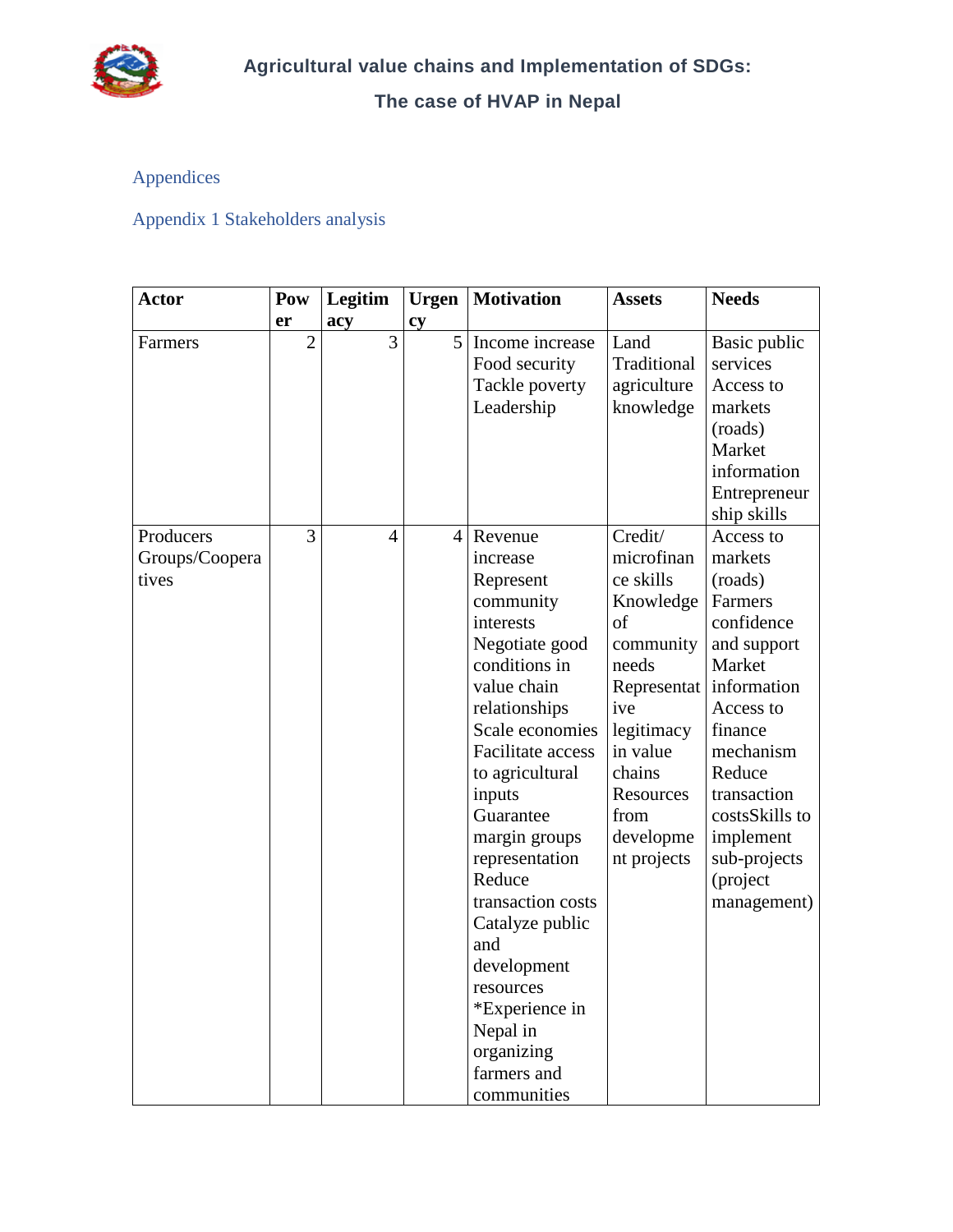

|                                                                    |   |   |                | suggests that<br>civil society are<br>better equipped,<br>more flexible<br>and more<br>effective than<br>government in<br>managing social<br>mobilization and<br>participatory<br>approaches                                                                                                           |                                                                                                                                                                                                                 |                                                                                                                           |
|--------------------------------------------------------------------|---|---|----------------|--------------------------------------------------------------------------------------------------------------------------------------------------------------------------------------------------------------------------------------------------------------------------------------------------------|-----------------------------------------------------------------------------------------------------------------------------------------------------------------------------------------------------------------|---------------------------------------------------------------------------------------------------------------------------|
| $\rm NGOs$ /<br><b>Business</b><br>Development<br>Service Provider | 4 | 4 | $\overline{3}$ | Facilitate<br>process that<br>strength skills<br>and knowledge<br>of farmers and<br>Producers<br>groups<br>Handle a major<br>part of project<br>implementation<br>and be the main<br>project<br>designated<br>experts<br>implementing<br>project activities<br>in the<br>participating<br>communities. | Capital<br>resources<br>sound<br>knowledge<br>of local<br>communiti<br>es and<br>customs<br>expertise in<br>social<br>mobilizatio<br>n, group<br>formation<br>processes<br>and<br>participator<br>у<br>planning | Weaker in<br>the technical<br>aspects of<br>agricultural<br>production,<br>post<br>harvest<br>handling and<br>marketing   |
| Agribusiness                                                       | 5 | 5 | $\frac{3}{ }$  | Buy agriculture<br>products that<br>comply with<br>quality and<br>quantity<br>requirements<br>Guarantee<br>access to stable<br>product<br>suppliers                                                                                                                                                    | Market<br>knowledge<br>Negotiation<br>power<br><b>Business</b><br>assets                                                                                                                                        | Suppliers<br>database<br>Fidelity and<br>formal<br>arrangements<br>with<br>suppliers<br>Access to<br>suppliers<br>(roads) |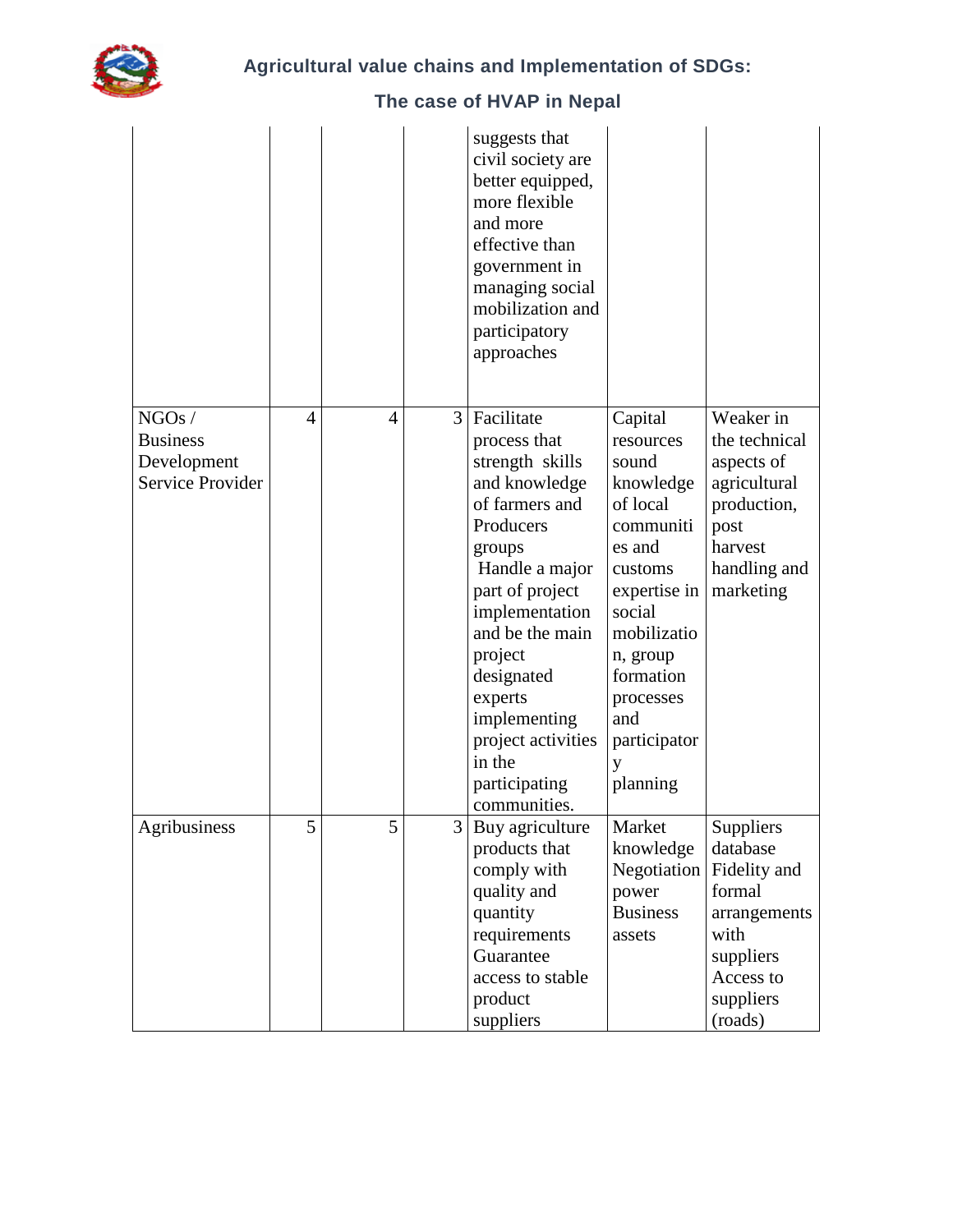

#### **Agricultural value chains and Implementation of SDGs:**

#### IFAD  $|4|$  5 2 Nepal was one of the first countries to loan 50% receive financial support from IFAD Provided a total of USD 130.9 million in loans for twelve projects Nepal qualifies for 50% grant financing terms21. Resources to finish HVAP SNV  $\begin{vmatrix} 4 & 5 & 2 \end{vmatrix}$  Partner with MOAC in project implementation Assume overall responsibility for the implementation of Component 1, Pro-Poor Value Chain Development, and provide support, technical advice and Inclusion and Support for Value Chain Initiatives. Technical knowledge and experience on inclusive value chains AEC  $|4|$  3 3 Represent the private sector agribusiness community in the development of agriculture and agribusiness Market knowledge Partnership capabilities Continue with contract agreements and partnerships between VC actors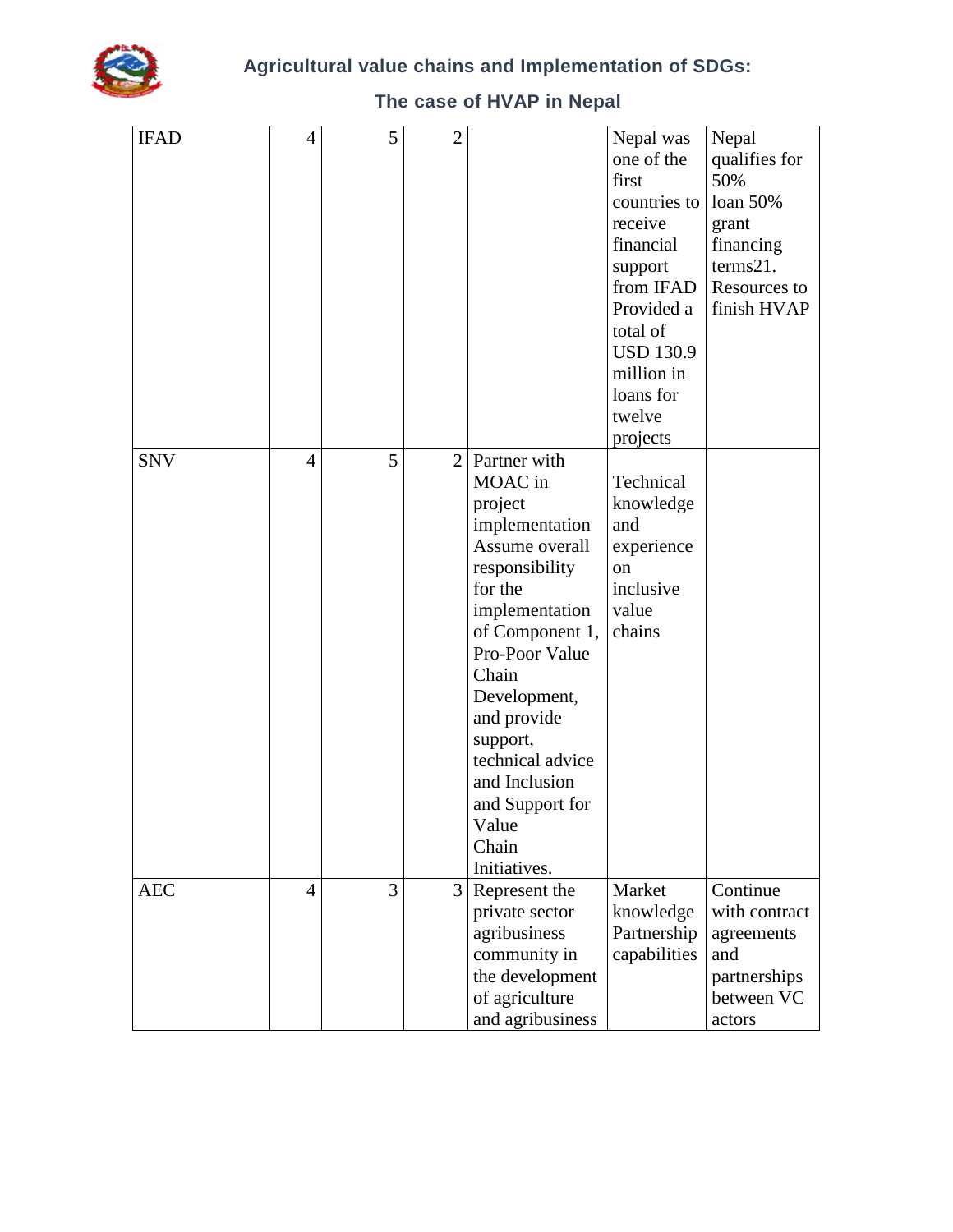

#### **District** Chamber of Commerce and Industry (DCCIs)  $2 \mid 2 \mid 4 \mid$ Promote business and industry while protecting the rights and interests of business and industrial communities. information advisory consultativ e promotiona l services Continue with contract agreements and partnerships between VC actors Project Consultative and **Coordination** Group (PCCG)  $3 \mid 4 \mid 3 \mid$  Confront issues, debate constraints affecting the project, review project approaches, strategies Coordination with, government bodies, agribusinesses and other related projects/develop ment initiatives operating in the project area Stakeholde rs influence initiative in Resource mobilizatio n Alignment of stakeholder s interests Replicate other regions/value chains of Nepal Ministry of Agriculture, Land Management and Cooperatives  $\begin{array}{c|c} 5 & 3 & 3 \end{array}$  Improve the standard of living of the people through sustainable agricultural growthPolicies regarding various aspects of the value chain Policies Economic and political resources Alignment of policies with donors interests Decentralizat ion process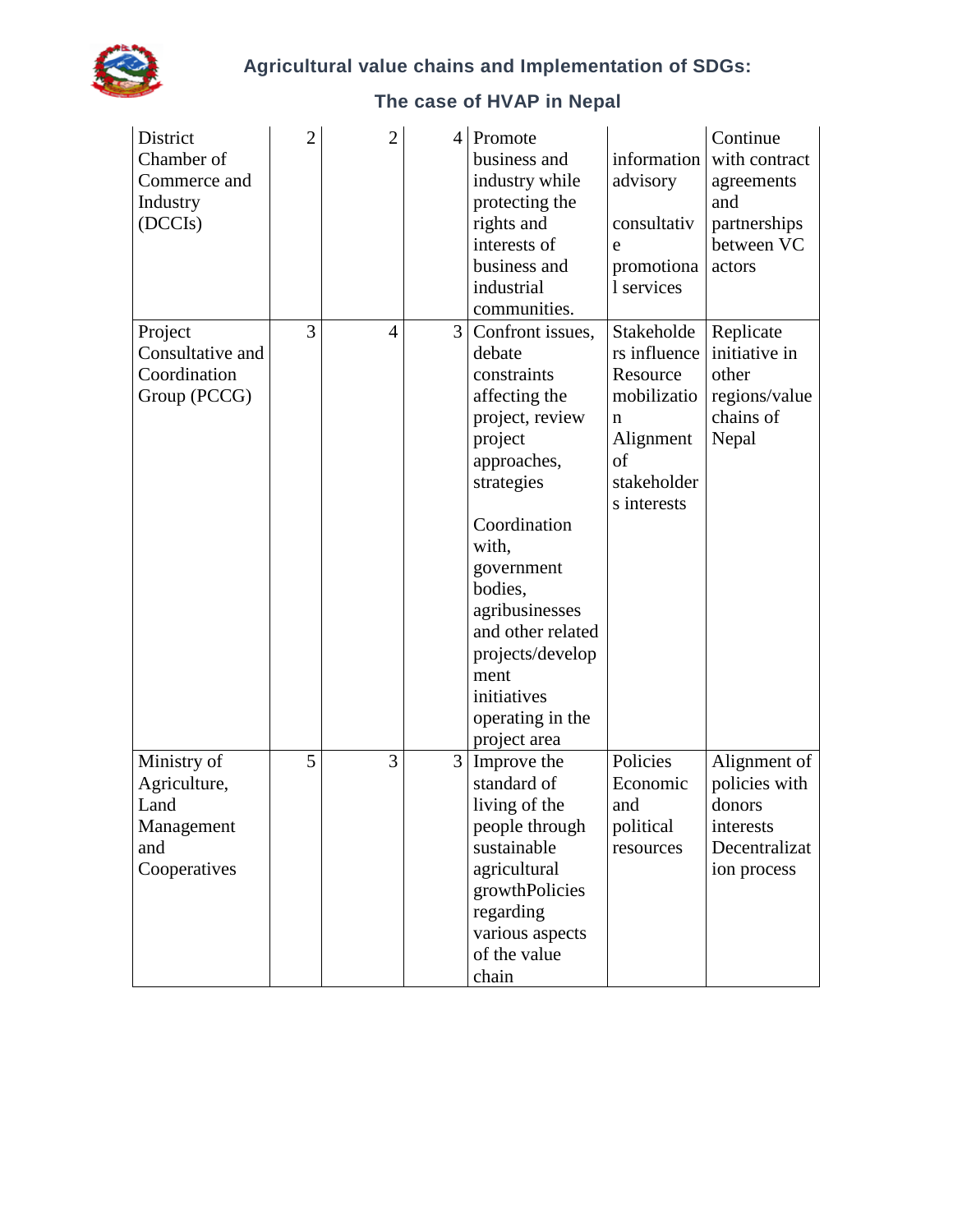

| District<br>Agriculture<br>Development<br>Office (DADO) | $\overline{2}$ | 3 | $4 Role$ in<br>coordinating the<br>work of the<br>project in the<br>districts,<br>facilitate<br>the<br>harmonization<br>of the project<br>with the district<br>development<br>plans and help<br>organize<br>technical<br>support from<br>their crop and<br>livestock<br>officers.<br>Assume prime<br>responsibility<br>for<br>implementing<br>the District- | Local<br>knowledge<br>of farmers<br>and<br>producers<br>groups<br>Governmen<br>t<br>representati<br>on | Low<br>coordination<br>capabilities |
|---------------------------------------------------------|----------------|---|-------------------------------------------------------------------------------------------------------------------------------------------------------------------------------------------------------------------------------------------------------------------------------------------------------------------------------------------------------------|--------------------------------------------------------------------------------------------------------|-------------------------------------|
|                                                         |                |   | based Farming<br>Systems/Food<br>Security                                                                                                                                                                                                                                                                                                                   |                                                                                                        |                                     |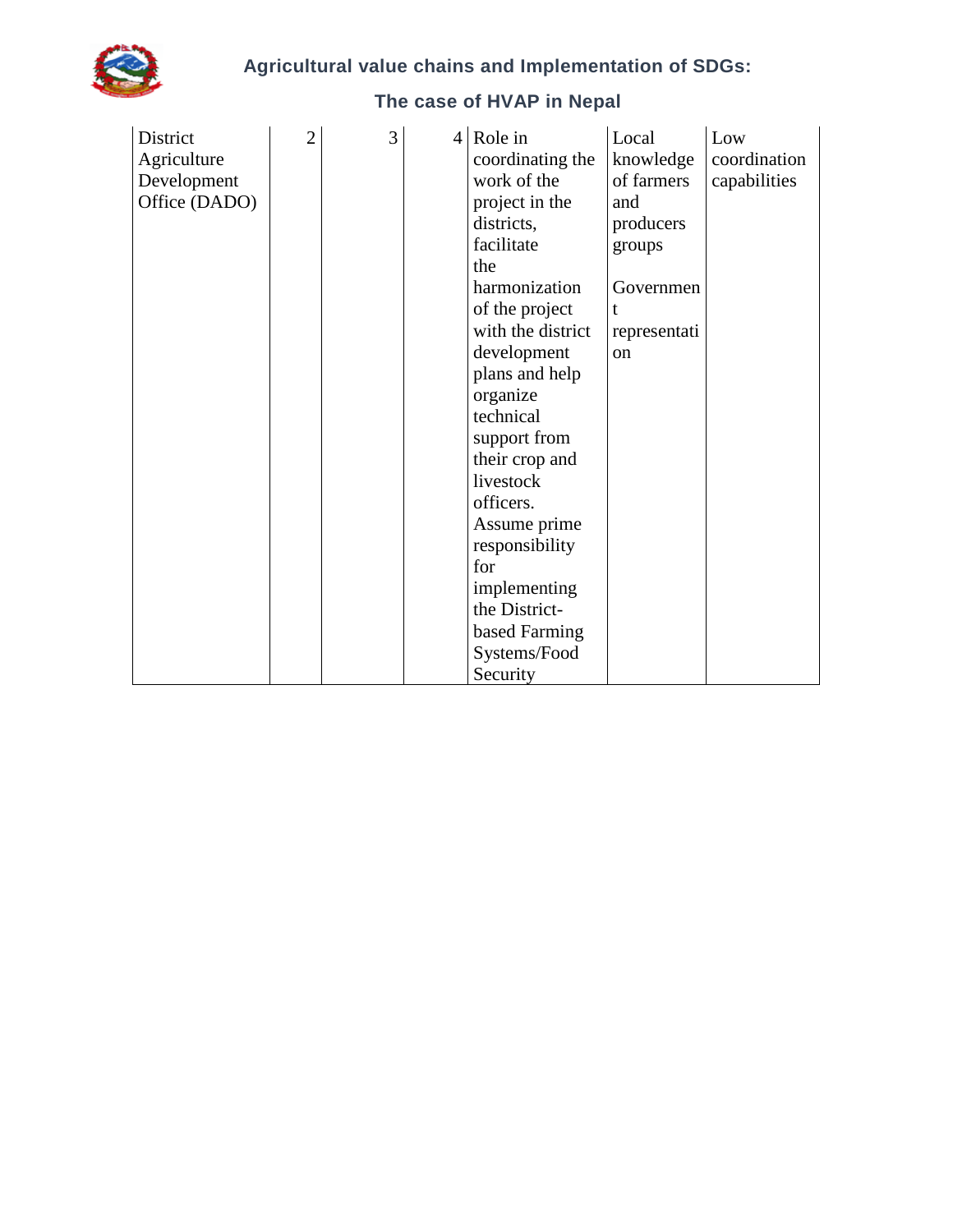#### **The case of HVAP in Nepal**

#### <span id="page-39-0"></span>Appendix 2 HVAP Complementary Outcome and output indicators results **Table 5: Average household income increase by value chain**

| Value chain                                                                                                                                                                | Number of<br>households<br>covered<br>(MIS data<br>$a$ ) | <b>Average Household</b><br>income from crops or<br>Goat<br>(NPR) |                          | <b>Incremental</b><br>net income<br>per<br>household<br>(NPR) | % increase<br>of net<br>income<br>over<br>baseline |
|----------------------------------------------------------------------------------------------------------------------------------------------------------------------------|----------------------------------------------------------|-------------------------------------------------------------------|--------------------------|---------------------------------------------------------------|----------------------------------------------------|
|                                                                                                                                                                            |                                                          | <b>Baseline</b><br>data                                           | As of<br>2017/18<br>data |                                                               | data                                               |
| Apple                                                                                                                                                                      | 1,655                                                    | 13,844                                                            | 46,981                   | 33,137                                                        | 339%                                               |
| Ginger                                                                                                                                                                     | 656                                                      | 8,244                                                             | 24,240                   | 15,996                                                        | 294%                                               |
| Goat                                                                                                                                                                       | 2,832                                                    | 28,741                                                            | 45,176                   | 16,435                                                        | 157%                                               |
| <b>OSV</b>                                                                                                                                                                 | 3,042                                                    | 12,616                                                            | 61,232                   | 48,616                                                        | 485%                                               |
| Timur                                                                                                                                                                      | 927                                                      | 6,464                                                             | 46,966                   | 40,501                                                        | 727%                                               |
| Turmeric                                                                                                                                                                   | 820                                                      | 5,062                                                             | 18,943                   | 13,880                                                        | 374%                                               |
| Vegetable<br>Seeds                                                                                                                                                         | 258                                                      | 1,534                                                             | 8,349                    | 6,815                                                         | 544%                                               |
| Total, average                                                                                                                                                             | 10,190                                                   | 15,567                                                            | 46,034                   | 30,467                                                        | 296%                                               |
| a/ Although 15,745 were households covered only 10,190 households have operating<br>results and remaining are in varying stages of commencing their production activities. |                                                          |                                                                   |                          |                                                               |                                                    |

#### **Table 6: Productivity and post-harvest loss by value chain**

| Value chain | Number of<br>households |                                | <b>Average Productivity</b>     | Post-harvest loses % |                  |  |
|-------------|-------------------------|--------------------------------|---------------------------------|----------------------|------------------|--|
|             |                         | <b>Baseline</b><br>(kg/Ropani) | As of<br>2017/18<br>(kg/Ropani) | <b>Baseline</b>      | As of<br>2017/18 |  |
| Apple       | 1,655                   | 168                            | 147                             | 13.9                 | 11.1             |  |
| Ginger      | 656                     | 458                            | 577                             | 4.18                 | 4.44             |  |
| Goat        | 2,832                   | 13<br>a                        | 36                              | 5.42                 | No data          |  |
| <b>OSV</b>  | 3,042                   | 472                            | 542                             | 6.73                 | 3.10             |  |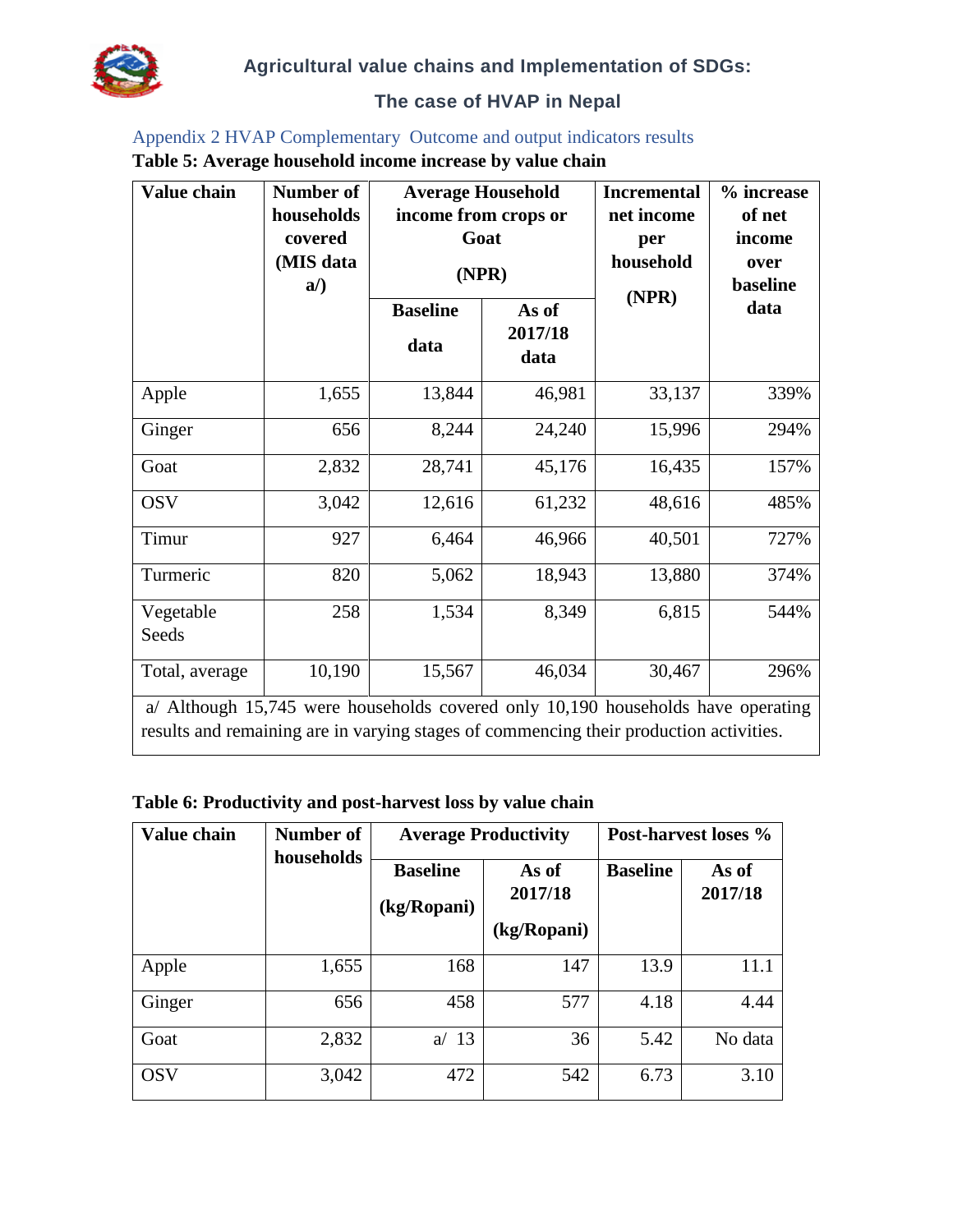

#### **Agricultural value chains and Implementation of SDGs:**

| Timur                                                                 | 927    | 60  | 88  | 4.74  |      |  |  |
|-----------------------------------------------------------------------|--------|-----|-----|-------|------|--|--|
| Turmeric                                                              | 820    | 433 | 566 | 4.70  | 1.29 |  |  |
| Vegetable<br>Seeds                                                    | 258    | 26  | 21  | 11.74 | 3.09 |  |  |
| Total                                                                 | 10,190 |     |     |       |      |  |  |
| a/ Average number of goats (both adult goats and kids) per household; |        |     |     |       |      |  |  |

#### **The case of HVAP in Nepal**

Source: IFAD. (2018). Supervision report. High Value Agriculture Project in Hill and Mountain Areas

#### <span id="page-40-0"></span>Bibliography

- Abraham, M., & Pingali, P. (2017). Transforming Smallholder Agriculture to Achieve the SDGs. *The Role of Small Farms in Food and Nutrition Security*, 1-41.
- Bandara, Jayatillake & Cai, Yiyong. (2014). The impact of climate change on food crop productivity, food prices and food security in South Asia. Economic Analysis and Policy. 44. 10.1016/j.eap.2014.09.005.
- Business fights poverty. (2017). Harnessing the SDGs to strengthen smallholder supply chains, a guide for business. http://businessfightspoverty.org/articles/report/harnessing-the-sdgs-to-strengthensmallholder-supply-chains-a-guide-for-business/
- Choudhary, D., Ghosh, I., Chauhan, S., Bahti, S., & Juyal, M. (2013). *The Value Chain Approach for Mountain Development*. International Centre for Integrated Mountain Development (ICIMOD).
- Hambrick, D. C., & Fredrickson, J. W. (2005). Are you sure you have a strategy?. *Academy of Management Perspectives*, *19*(4), 51-62.
- IFAD. (2012). Nepal Country Programme Evaluation
- IFAD. (2018). Supervision report. High Value Agriculture Project in Hill and Mountain Areas , May 2018.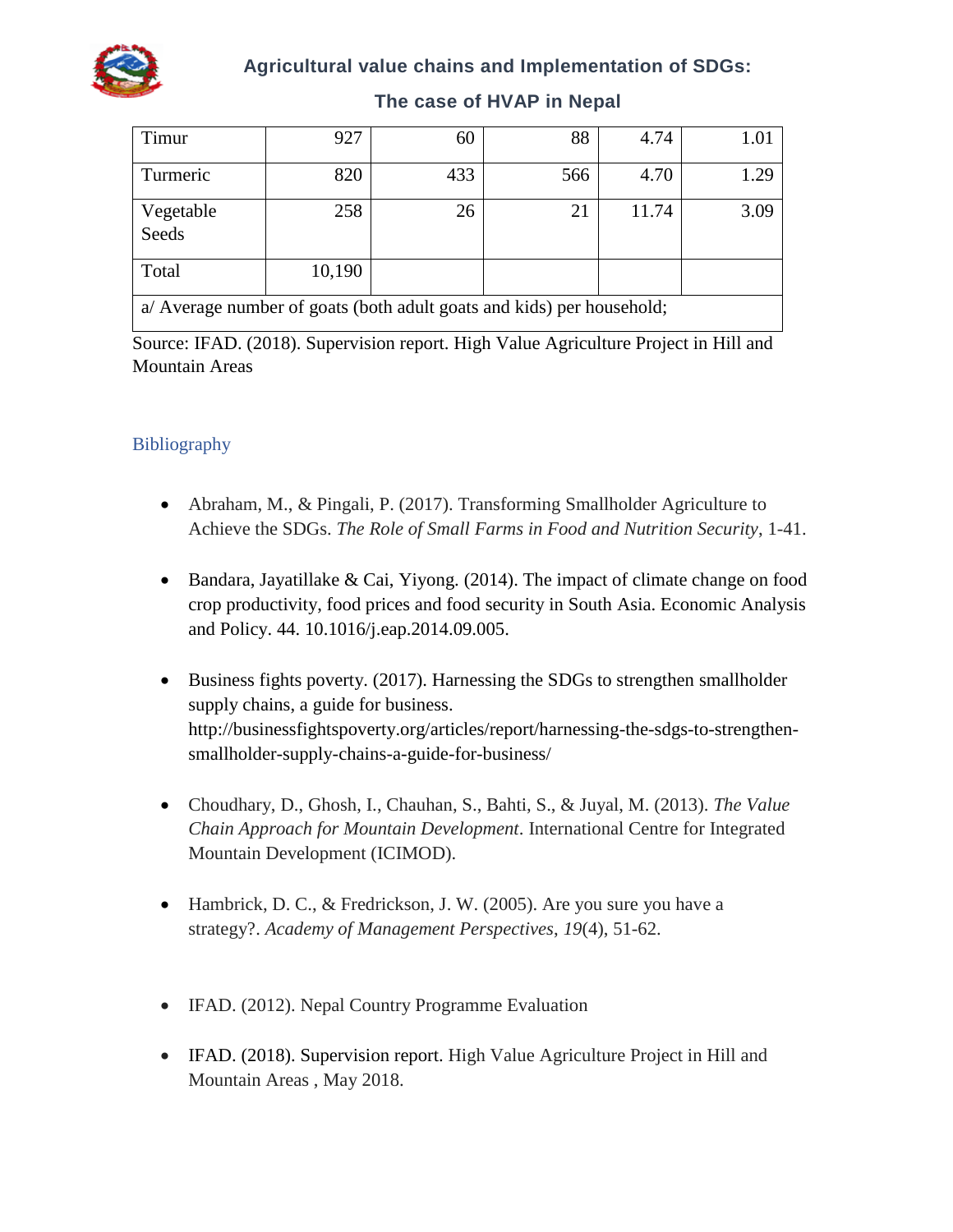

**Agricultural value chains and Implementation of SDGs: The case of HVAP in Nepal**

- Kaplinsky, R., & Morris, M. (2000). *A handbook for value chain research* (Vol. 113). The University of Sussex, Institute of Development Studies.
- ILO (2006) An ILO guide for value chain analysis and upgrading, Geneva.
- National Planning Commission, Government of Nepal (2017). Nepal's Sustainable Development Goals Baseline report.
- Ministry of Agriculture, Land Management and Cooperatives. (2012) Project Implementation Manual (PIM) of High-Value Agriculture Project in Hill and Mountain Areas (HVAP)
- Omilola, B., & Robele, S. (2017). The central position of agriculture within the 2030 Agenda for Sustainable Development (Vol. 1683). Intl Food Policy Res Inst.
- Ponte, S (2008) Developing a 'vertical' dimension to chronic poverty research: Some lessons from Global Value Chain Analysis. Working paper number 111. Chronic Poverty Research Centre
- Riisgaard, Lone & Bolwig, Simon & Ponte, Stefano & du Toit, Andries & Halberg, Niels & Matose, Frank. (2010). Integrating Poverty and Environmental Concerns into Value-Chain Analysis: A Strategic Framework and Practical Guide. Development Policy Review. 28. 195-216. 10.1111/j.1467-7679.2010.00481.
- WBCSD, S. (2008). Inclusive Business: Profitable Business for Development Latin America. WBCSD (World Business Council for Sustainable Development) & SNV (Netherlands Development Organisation).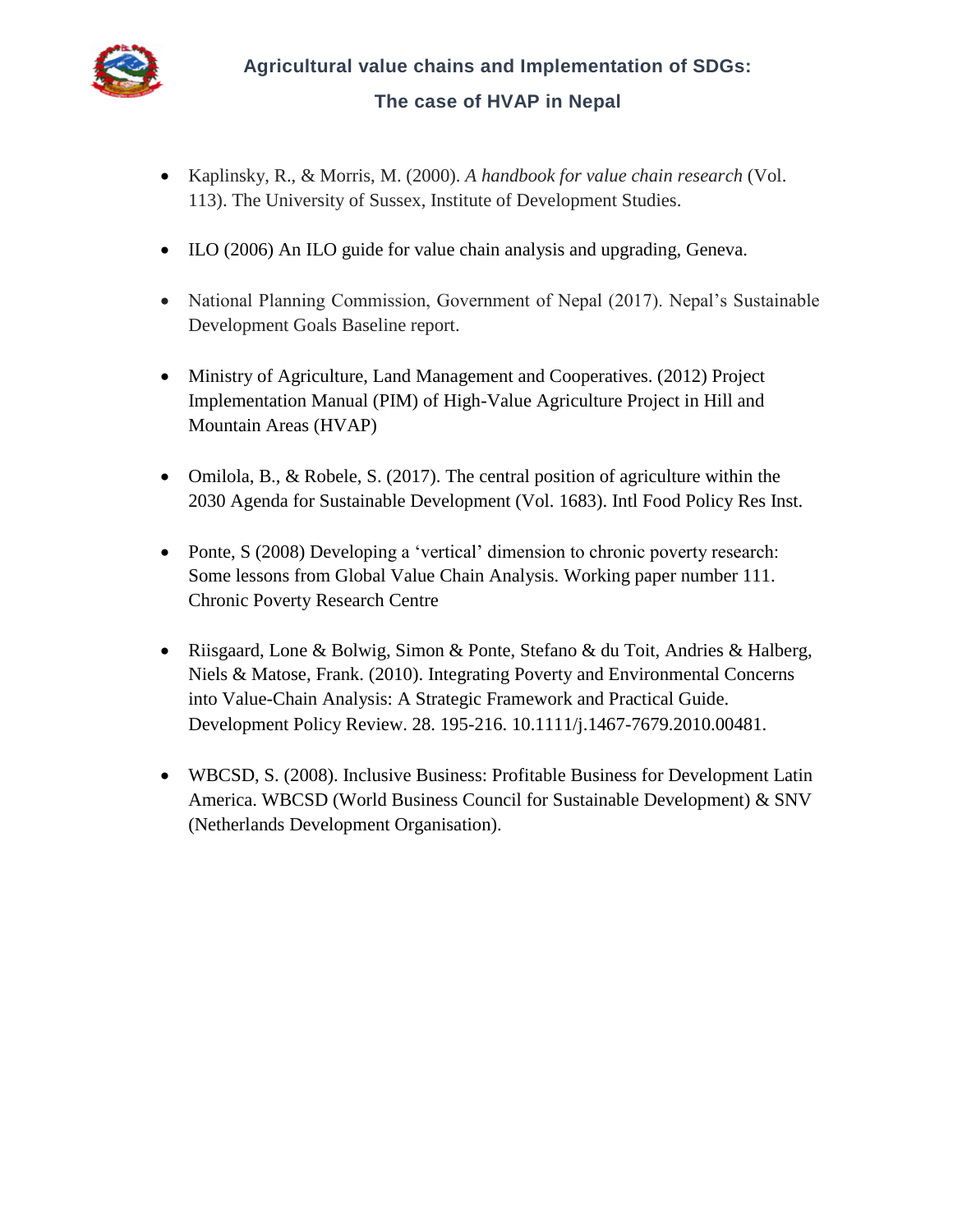

**Agricultural value chains and Implementation of SDGs:** 

**The case of HVAP in Nepal**





Photos

<span id="page-42-0"></span>